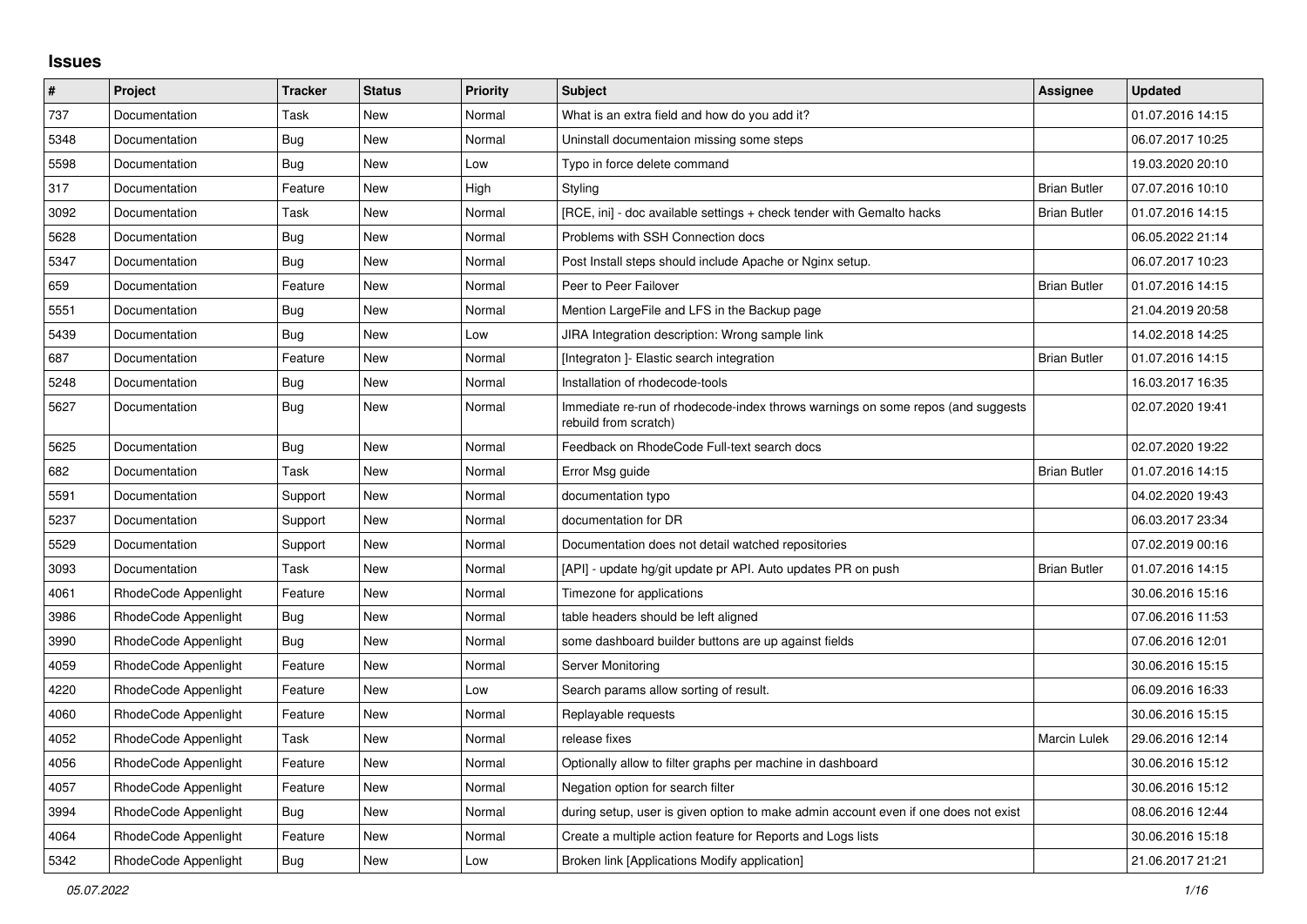| $\vert$ # | Project              | <b>Tracker</b> | <b>Status</b> | <b>Priority</b> | <b>Subject</b>                                                                                             | <b>Assignee</b> | <b>Updated</b>   |
|-----------|----------------------|----------------|---------------|-----------------|------------------------------------------------------------------------------------------------------------|-----------------|------------------|
| 4062      | RhodeCode Appenlight | Feature        | New           | Normal          | A way to see browser breakdown for an error                                                                |                 | 30.06.2016 15:16 |
| 4017      | RhodeCode Appenlight | Feature        | <b>New</b>    | Low             | application logos need help                                                                                |                 | 14.06.2016 11:52 |
| 4071      | RhodeCode Appenlight | Feature        | New           | Normal          | Allow for easy out-out of assigned permissions                                                             |                 | 05.07.2016 10:14 |
| 3987      | RhodeCode Appenlight | Bug            | New           | Normal          | adjust footer so it's consistent with the website footer                                                   |                 | 15.06.2016 10:20 |
| 4063      | RhodeCode Appenlight | Feature        | New           | Normal          | add option to specify custom value in dashboard select                                                     |                 | 30.06.2016 15:17 |
| 5588      | RhodeCode CE/EE      | Bug            | New           | Normal          | wrong rendering of issue tracker pattern                                                                   |                 | 29.01.2020 11:24 |
| 3977      | RhodeCode CE/EE      | Feature        | New           | Normal          | Wiki                                                                                                       |                 | 05.06.2016 21:11 |
| 5626      | RhodeCode CE/EE      | <b>Bug</b>     | New           | Normal          | Whoosh full-text indexing is fully indexing all repos, not recognizing forks                               |                 | 02.07.2020 19:24 |
| 5414      | RhodeCode CE/EE      | <b>Bug</b>     | New           | High            | When Opening New Pull Request, Target Revision Default Is Undesireable                                     |                 | 11.04.2018 23:20 |
| 5506      | RhodeCode CE/EE      | <b>Bug</b>     | New           | Normal          | Web UI fonts are not looking good and is difficult to read for people with low vision                      |                 | 26.10.2018 09:38 |
| 5471      | RhodeCode CE/EE      | <b>Bug</b>     | New           | Normal          | Webhook integration failing: need more than 3 values to unpack                                             |                 | 01.06.2018 02:26 |
| 5492      | RhodeCode CE/EE      | Bug            | New           | Normal          | VCSServer + SVN 1.10                                                                                       |                 | 26.07.2018 15:01 |
| 4216      | RhodeCode CE/EE      | Task           | New           | Normal          | [ux, renderers] implement consistent rendering for text fields                                             |                 | 06.09.2016 11:46 |
| 4051      | RhodeCode CE/EE      | Task           | New           | Normal          | [ux, renderering] Consistent formatting on text fields.                                                    |                 | 22.09.2017 10:27 |
| 4144      | RhodeCode CE/EE      | Feature        | <b>New</b>    | Normal          | [ux] improve enable/disable of notifications                                                               |                 | 02.08.2016 17:19 |
| 3460      | RhodeCode CE/EE      | Feature        | New           | Normal          | [ux, frontend] hide "show more" button when there is nothing more to show                                  |                 | 11.04.2016 13:37 |
| 3455      | RhodeCode CE/EE      | Feature        | New           | Normal          | [ux] commit message search should render entire commit message                                             |                 | 07.04.2016 17:50 |
| 3441      | RhodeCode CE/EE      | <b>Bug</b>     | New           | Normal          | [ux] clicking on line in file view scrolls to that line                                                    |                 | 05.04.2016 13:35 |
| 3939      | RhodeCode CE/EE      | <b>Bug</b>     | New           | Normal          | [ux] changelog filter blank after going back in browser                                                    |                 | 18.05.2016 14:50 |
| 5519      | RhodeCode CE/EE      | <b>Bug</b>     | New           | High            | User unable to fork the repo despite setting Repository Forking to Disabled                                |                 | 11.12.2018 22:21 |
| 5400      | RhodeCode CE/EE      | Task           | New           | Normal          | User group - subgroup support                                                                              |                 | 06.11.2017 22:00 |
| 5491      | RhodeCode CE/EE      | Support        | New           | Urgent          | Upgrade RhodeCode Community + VCSSERVER from 4.10.4 to 4.12.4, pull request<br>stop working with reviewers |                 | 30.08.2018 09:47 |
| 5269      | RhodeCode CE/EE      | Support        | New           | Normal          | Upgrade from RC EE 3.7.1 to RC EE 4.x                                                                      |                 | 29.06.2017 19:36 |
| 5584      | RhodeCode CE/EE      | Feature        | New           | Normal          | "update pull request link" message on vcs client                                                           |                 | 23.01.2020 10:32 |
| 2844      | RhodeCode CE/EE      | Task           | New           | Normal          | Update Bcrypt to a maintained version                                                                      |                 | 17.02.2018 20:37 |
| 5475      | RhodeCode CE/EE      | <b>Bug</b>     | New           | Normal          | Unable to locate user in OpenLDAP directory via Idaps                                                      |                 | 08.06.2018 20:06 |
| 5672      | RhodeCode CE/EE      | <b>Bug</b>     | New           | Normal          | Unable to browse git repository folders with # in names                                                    |                 | 16.12.2021 18:13 |
| 5547      | RhodeCode CE/EE      | Bug            | New           | Normal          | UI not consistent between Firefox and Chrome                                                               |                 | 01.03.2019 23:35 |
| 4255      | RhodeCode CE/EE      | <b>Bug</b>     | New           | Normal          | [translation, i18n] translation not being applied to integrations pages                                    |                 | 30.09.2016 15:56 |
| 5559      | RhodeCode CE/EE      | <b>Bug</b>     | New           | Normal          | Timezone handling issue on repos list                                                                      |                 | 07.07.2019 22:19 |
| 5624      | RhodeCode CE/EE      | <b>Bug</b>     | New           | Normal          | Timeout when trying to test SMTP email configuration                                                       |                 | 01.07.2020 20:01 |
| 4188      | RhodeCode CE/EE      | <b>Bug</b>     | New           | Normal          | [tests, svn] changeset tests produce different results for svn                                             |                 | 22.08.2016 09:54 |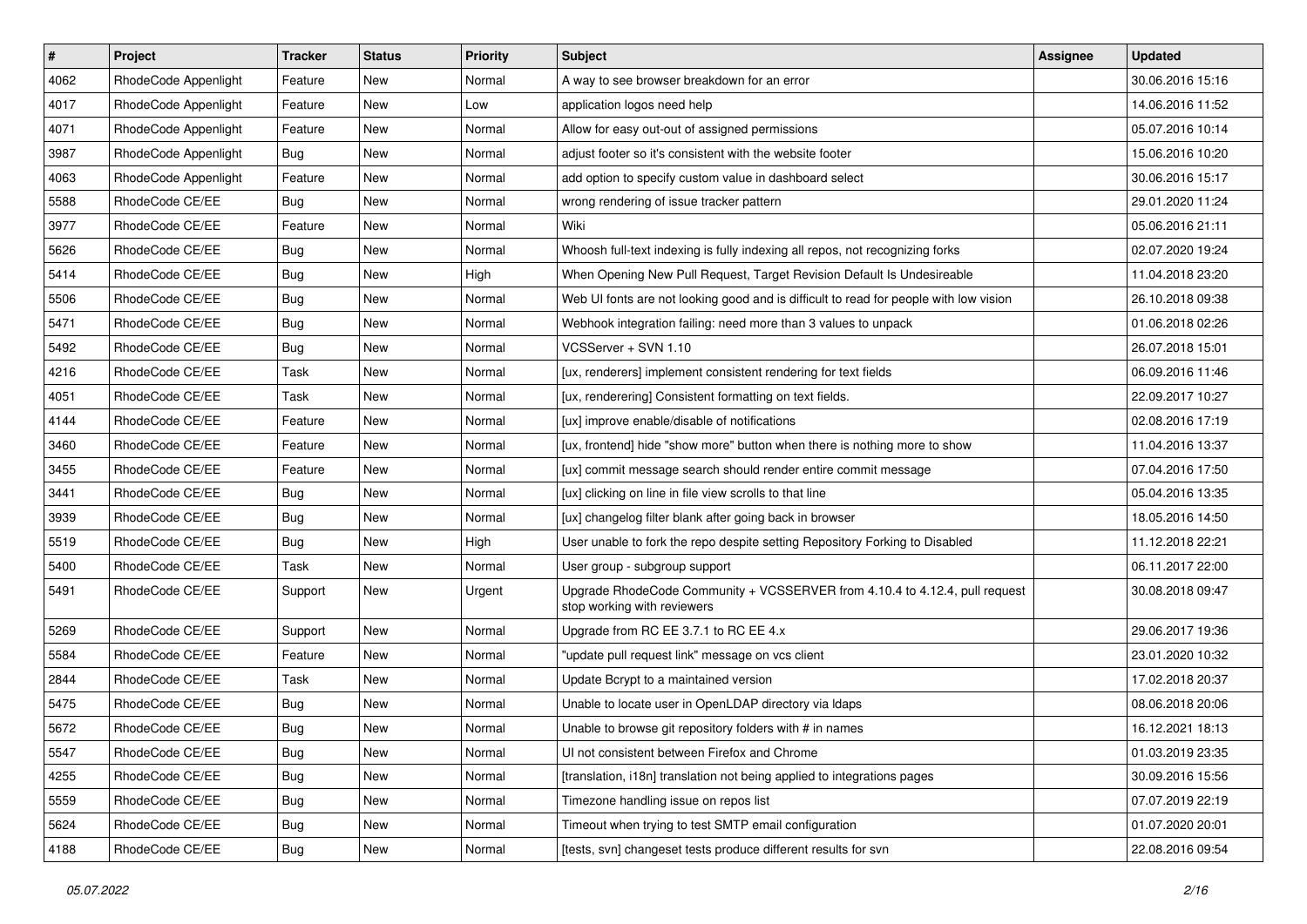| $\pmb{\#}$ | Project         | <b>Tracker</b> | <b>Status</b> | <b>Priority</b> | Subject                                                                                                     | Assignee                     | <b>Updated</b>   |
|------------|-----------------|----------------|---------------|-----------------|-------------------------------------------------------------------------------------------------------------|------------------------------|------------------|
| 4189       | RhodeCode CE/EE | Bug            | New           | Normal          | [tests, git] count of commit ids is different for git than hg when comparing remote                         |                              | 22.08.2016 12:34 |
| 4190       | RhodeCode CE/EE | Bug            | New           | Normal          | [tests] fix or remove rst xss inline test                                                                   |                              | 22.08.2016 12:15 |
| 5649       | RhodeCode CE/EE | Bug            | New           | Normal          | test-file-upload                                                                                            |                              | 17.12.2020 23:08 |
| 4299       | RhodeCode CE/EE | Task           | New           | Normal          | TEMPLATE repo groups                                                                                        |                              | 22.09.2017 10:26 |
| 5394       | RhodeCode CE/EE | Support        | <b>New</b>    | Normal          | SVN to Git / Mercurial Migration                                                                            |                              | 03.10.2017 09:29 |
| 3022       | RhodeCode CE/EE | Bug            | New           | Normal          | SVN support with repositories groups                                                                        |                              | 26.07.2016 18:25 |
| 5541       | RhodeCode CE/EE | Support        | <b>New</b>    | Normal          | <b>SVN Settings: Repository Patterns</b>                                                                    |                              | 16.12.2019 15:35 |
| 3922       | RhodeCode CE/EE | Bug            | New           | Normal          | svn backend returns different diff to git/hg backends                                                       |                              | 11.05.2016 14:29 |
| 5382       | RhodeCode CE/EE | Feature        | <b>New</b>    | Normal          | Support for repository aliases                                                                              | Marcin<br>Kuzminski<br>[CTO] | 04.09.2017 15:17 |
| 4312       | RhodeCode CE/EE | Task           | <b>New</b>    | Normal          | Storage location changes                                                                                    |                              | 11.07.2017 13:31 |
| 5593       | RhodeCode CE/EE | Support        | <b>New</b>    | Normal          | <b>SSH</b> connections                                                                                      |                              | 17.02.2020 16:18 |
| 5441       | RhodeCode CE/EE | Feature        | New           | Low             | Some files not parsed as XML files                                                                          | Marcin<br>Kuzminski<br>[CTO] | 12.06.2018 12:23 |
| 5512       | RhodeCode CE/EE | Bug            | <b>New</b>    | Normal          | Show commit phase in summary view                                                                           |                              | 09.11.2018 21:37 |
| 5484       | RhodeCode CE/EE | Support        | New           | Normal          | Setting up ssh, remote hg not found                                                                         |                              | 06.07.2018 23:41 |
| 4226       | RhodeCode CE/EE | Feature        | New           | Normal          | [settings, system info] add VCS and Channelstream status to System Info                                     |                              | 14.09.2016 16:45 |
| 5645       | RhodeCode CE/EE | Bug            | New           | High            | Rhodecode returns 400 Bad request on huge mercurial repos                                                   |                              | 18.12.2020 06:29 |
| 4303       | RhodeCode CE/EE | Support        | <b>New</b>    | Normal          | rhodecode instance                                                                                          |                              | 08.11.2016 16:32 |
| 5540       | RhodeCode CE/EE | <b>Bug</b>     | New           | Normal          | Rhode Code 4.15.2 VCS Caching(?) behaviour                                                                  |                              | 25.02.2019 17:01 |
| 5278       | RhodeCode CE/EE | Feature        | <b>New</b>    | Normal          | Require support for git repositories of the form git://                                                     |                              | 13.04.2017 15:20 |
| 5670       | RhodeCode CE/EE | Bug            | New           | Normal          | Repo-level administrators can usurp owner of repoistory                                                     |                              | 01.12.2021 16:18 |
| 5460       | RhodeCode CE/EE | <b>Bug</b>     | <b>New</b>    | Low             | Repo creation stuck when remote clone returns partial http code 500                                         |                              | 06.07.2018 19:14 |
| 5543       | RhodeCode CE/EE | Feature        | <b>New</b>    | Normal          | Repo API should have equivalent get_repo_audit_logs() to User API call<br>get user audit logs()             |                              | 26.02.2019 12:22 |
| 3376       | RhodeCode CE/EE | Task           | New           | Normal          | Repo action plugins                                                                                         |                              | 24.03.2016 15:21 |
| 5509       | RhodeCode CE/EE | Bug            | <b>New</b>    | Normal          | Remove `limportant attributes` from UI elements                                                             |                              | 07.12.2018 07:40 |
| 5570       | RhodeCode CE/EE | Bug            | New           | Normal          | Remap repositories always fail in RhodeCode community                                                       |                              | 04.10.2019 14:50 |
| 5664       | RhodeCode CE/EE | <b>Bug</b>     | <b>New</b>    | Normal          | Regression: When assigning permissions, cannot see own group in auto-complete<br>without special conditions |                              | 29.07.2021 10:49 |
| 5494       | RhodeCode CE/EE | Bug            | New           | Normal          | rccontrol's python package management causes slow VCS SSH                                                   |                              | 02.04.2019 11:56 |
| 5590       | RhodeCode CE/EE | Bug            | <b>New</b>    | Normal          | Pull Request creation takes 2 minutes                                                                       |                              | 28.05.2020 20:48 |
| 5271       | RhodeCode CE/EE | Feature        | New           | Normal          | Private comments                                                                                            |                              | 07.04.2017 12:01 |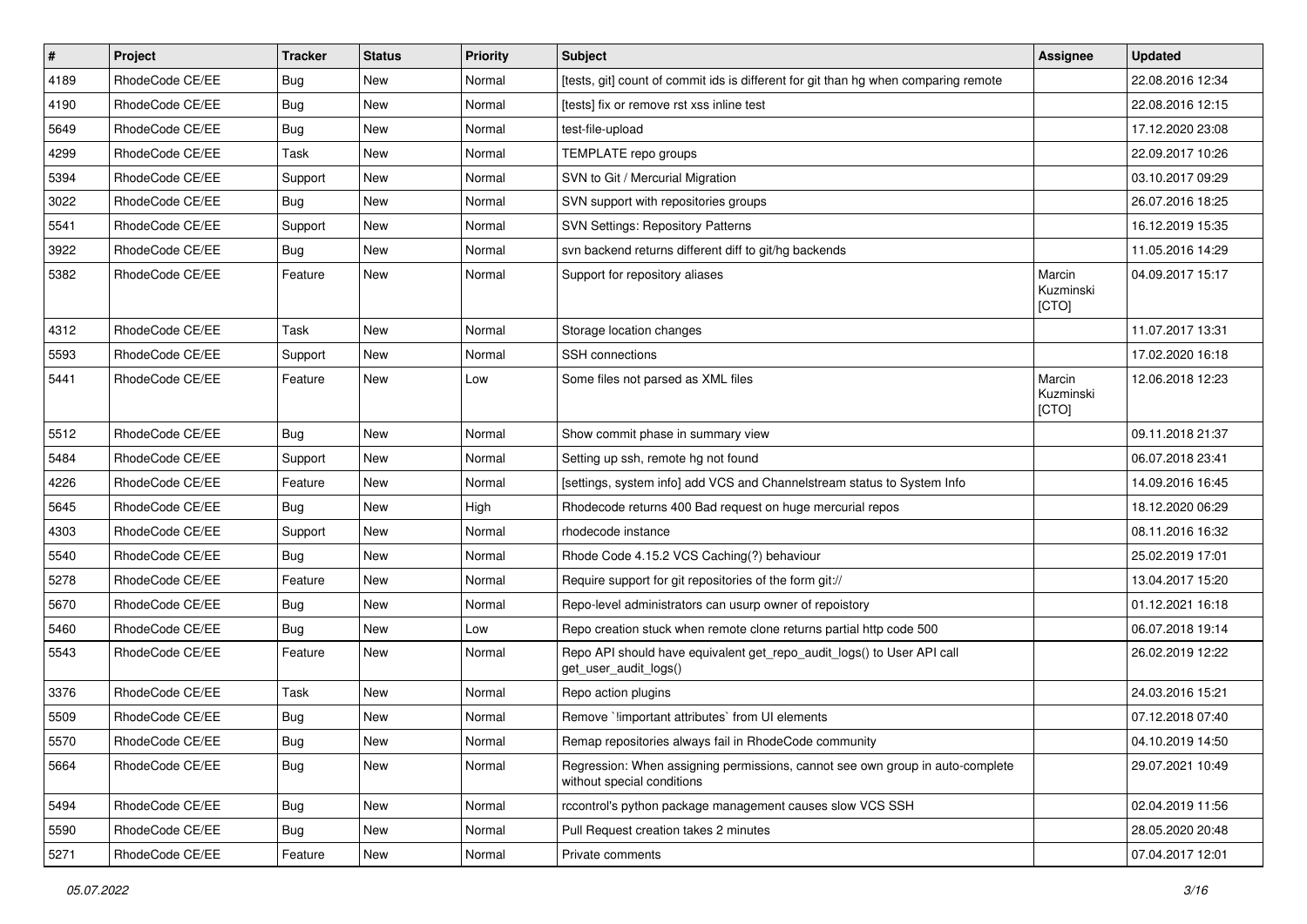| $\pmb{\#}$ | Project         | <b>Tracker</b> | <b>Status</b> | <b>Priority</b> | <b>Subject</b>                                                                 | <b>Assignee</b>              | <b>Updated</b>   |
|------------|-----------------|----------------|---------------|-----------------|--------------------------------------------------------------------------------|------------------------------|------------------|
| 5644       | RhodeCode CE/EE | Bug            | New           | Normal          | PR inks to comments not working if files are collapsed                         |                              | 02.12.2020 10:42 |
| 4234       | RhodeCode CE/EE | Task           | <b>New</b>    | Normal          | prepare and test RhodeCode VM image for AWS                                    | <b>Marcin Lulek</b>          | 11.07.2017 13:32 |
| 5552       | RhodeCode CE/EE | Feature        | New           | High            | PR dependency across repos                                                     |                              | 22.06.2019 01:15 |
| 5677       | RhodeCode CE/EE | Support        | New           | Normal          | PR cross merge                                                                 |                              | 28.01.2022 16:59 |
| 3250       | RhodeCode CE/EE | Bug            | <b>New</b>    | Normal          | Posting a comment message is very slow !                                       |                              | 17.03.2016 12:57 |
| 3615       | RhodeCode CE/EE | Bug            | New           | Low             | (OperationalError) too many SQL variables on admin journal page                |                              | 06.05.2016 11:45 |
| 3923       | RhodeCode CE/EE | Bug            | New           | Normal          | odd exception on running internal-code                                         |                              | 09.08.2016 10:54 |
| 3484       | RhodeCode CE/EE | Task           | New           | Normal          | oauth: reduce required permissions for 3rd party                               |                              | 13.04.2016 12:33 |
| 3483       | RhodeCode CE/EE | Bug            | <b>New</b>    | Normal          | oauth: disable 3rd party registration if RhodeCode registration is disabled    | Marcin<br>Kuzminski<br>[CTO] | 13.04.2016 12:13 |
| 5511       | RhodeCode CE/EE | Feature        | <b>New</b>    | Normal          | New feature to synchronize the fork with the remote repo from the summary page |                              | 13.11.2018 01:23 |
| 3261       | RhodeCode CE/EE | <b>Task</b>    | <b>New</b>    | Normal          | mousetrap.js bump to latest 1.5.X version                                      |                              | 17.03.2016 12:52 |
| 5632       | RhodeCode CE/EE | Bug            | New           | Normal          | Missing Parent Folder for Personal Repo lacks proper handling                  |                              | 03.08.2020 07:56 |
| 5545       | RhodeCode CE/EE | Bug            | New           | Normal          | Merge commit to contain the username/reponame of the origin                    |                              | 28.02.2019 13:46 |
| 5586       | RhodeCode CE/EE | Feature        | <b>New</b>    | Normal          | @mention should be a link                                                      |                              | 29.01.2020 11:46 |
| 4000       | RhodeCode CE/EE | Feature        | New           | Normal          | Make compare more functional                                                   | Marcin<br>Kuzminski<br>[CTO] | 18.11.2017 19:11 |
| 5682       | RhodeCode CE/EE | <b>Bug</b>     | <b>New</b>    | Normal          | Login Page stuck until page is refreshed                                       |                              | 30.06.2022 20:31 |
| 5495       | RhodeCode CE/EE | Support        | New           | Normal          | Idap to crowd users_groups sync source                                         |                              | 10.09.2018 22:09 |
| 3332       | RhodeCode CE/EE | Support        | New           | Normal          | LDAP settings page: Add button "test connection"                               |                              | 17.03.2016 10:23 |
| 5256       | RhodeCode CE/EE | Feature        | New           | Normal          | Last repository access time.                                                   |                              | 23.03.2017 16:34 |
| 5200       | RhodeCode CE/EE | <b>Task</b>    | New           | Normal          | investigate search improvements                                                |                              | 16.12.2019 16:04 |
| 5538       | RhodeCode CE/EE | Bug            | New           | Normal          | internal server error (UnicodeDecodeError) during rhodecode-index request      |                              | 20.02.2019 14:43 |
| 4285       | RhodeCode CE/EE | Bug            | <b>New</b>    | Normal          | Intermittent error while trying to create or fork a repository                 |                              | 17.10.2016 22:42 |
| 4157       | RhodeCode CE/EE | Feature        | New           | Normal          | [integrations] Integrate with industry standard SW development tools           | Daniel D                     | 08.08.2016 12:55 |
| 5406       | RhodeCode CE/EE | Bug            | New           | Normal          | <b>Installer Fails</b>                                                         |                              | 01.12.2017 11:52 |
| 5630       | RhodeCode CE/EE | Bug            | <b>New</b>    | Normal          | Inline comments do not follow the line of code                                 |                              | 21.07.2020 11:25 |
| 5548       | RhodeCode CE/EE | Feature        | New           | Normal          | Initial Search API                                                             | Peter Colledge               | 07.07.2019 22:21 |
| 5680       | RhodeCode CE/EE | Bug            | New           | High            | Inconsistent timezone display                                                  |                              | 20.04.2022 14:15 |
| 5255       | RhodeCode CE/EE | Support        | New           | Normal          | I can't access issues created by me from mail                                  |                              | 04.04.2017 11:28 |
| 5500       | RhodeCode CE/EE | Bug            | New           | Normal          | How to enable/set "RC_SKIP_HOOKS" to disable svn hooks?                        |                              | 02.10.2018 07:45 |
| 5497       | RhodeCode CE/EE | Support        | New           | Normal          | hg push hangs                                                                  |                              | 30.08.2018 22:15 |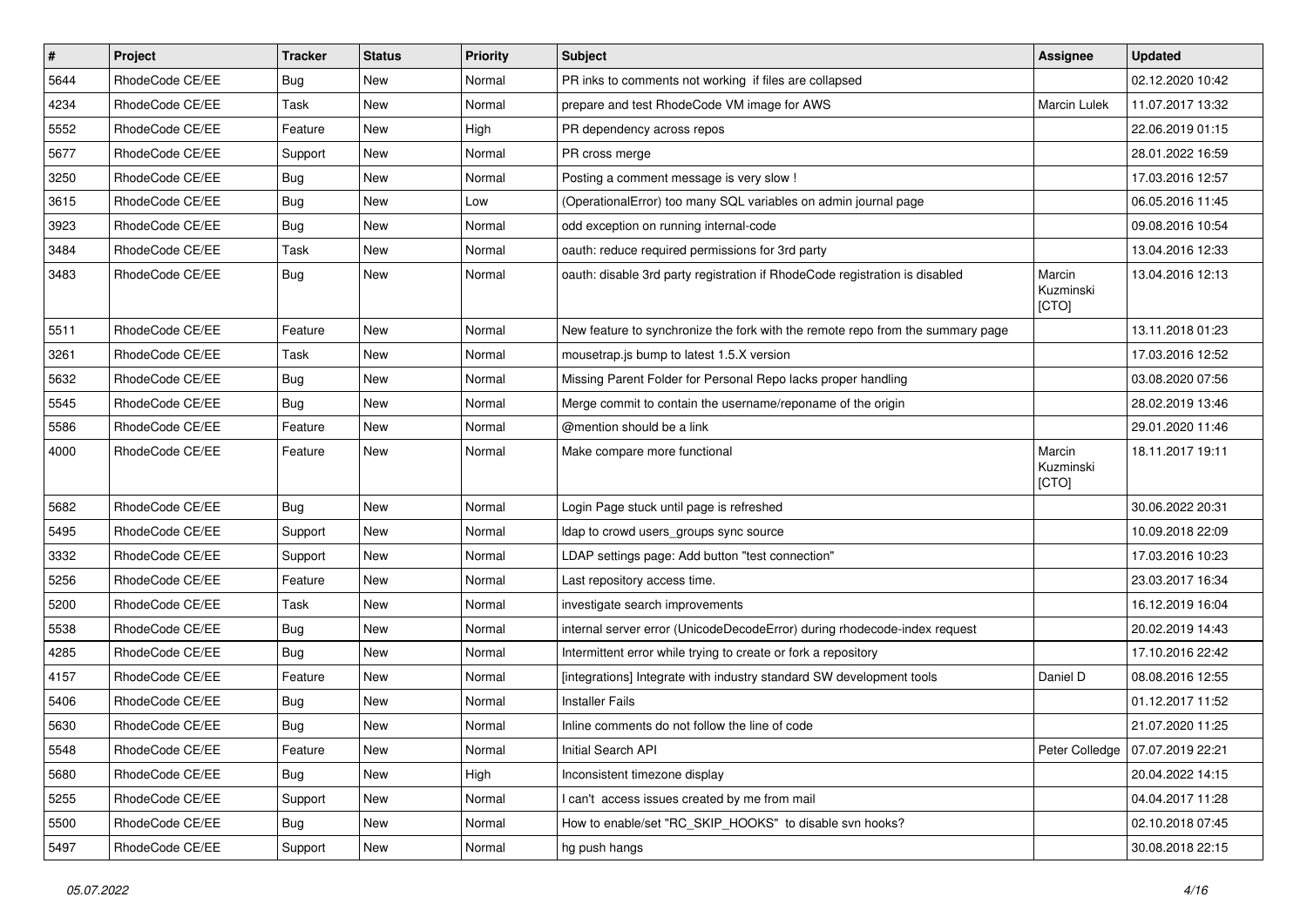| #    | Project         | <b>Tracker</b> | <b>Status</b> | <b>Priority</b> | Subject                                                                                                            | <b>Assignee</b>              | <b>Updated</b>   |
|------|-----------------|----------------|---------------|-----------------|--------------------------------------------------------------------------------------------------------------------|------------------------------|------------------|
| 5595 | RhodeCode CE/EE | Feature        | New           | Normal          | Group code review mail notification                                                                                |                              | 03.03.2020 10:17 |
| 5257 | RhodeCode CE/EE | Bug            | <b>New</b>    | Normal          | Git repository with big binary file provokes error and strange behavior/memory leak<br>of RH.                      | Marcin<br>Kuzminski<br>[CTO] | 23.03.2017 22:02 |
| 5618 | RhodeCode CE/EE | Support        | <b>New</b>    | Normal          | Getting HTTP 502 Bad Gateway when trying to push (or clone) on a slow network                                      |                              | 27.05.2020 21:56 |
| 5662 | RhodeCode CE/EE | Bug            | New           | Normal          | Full text search not working due to crash in whoosh                                                                |                              | 07.06.2022 08:31 |
| 4109 | RhodeCode CE/EE | Bug            | New           | Normal          | [files] The "switch to commit" widget is broken after using browser back button                                    |                              | 17.04.2018 21:50 |
| 4045 | RhodeCode CE/EE | Task           | <b>New</b>    | Normal          | File permissions                                                                                                   |                              | 17.04.2018 21:49 |
| 5613 | RhodeCode CE/EE | Feature        | <b>New</b>    | Low             | Feature Request: Issue tracker link in new tab/window                                                              |                              | 03.10.2021 23:25 |
| 5503 | RhodeCode CE/EE | Support        | <b>New</b>    | Normal          | failed to upgrade to 4.13.3                                                                                        |                              | 06.11.2018 18:28 |
| 3377 | RhodeCode CE/EE | Task           | New           | Normal          | extra fields types extensions                                                                                      |                              | 24.03.2016 15:23 |
| 5653 | RhodeCode CE/EE | Feature        | <b>New</b>    | Normal          | Extend SSH clone to support cloning by repo id.                                                                    | Marcin<br>Kuzminski<br>[CTO] | 17.02.2021 12:58 |
| 3472 | RhodeCode CE/EE | Feature        | <b>New</b>    | Normal          | Expose unified hooks that can be used in SSH backend                                                               |                              | 14.04.2016 17:54 |
| 3486 | RhodeCode CE/EE | Feature        | <b>New</b>    | Normal          | expose origin of permission in perm dict for users                                                                 |                              | 06.06.2016 10:54 |
| 5553 | RhodeCode CE/EE | Bug            | New           | Normal          | Exceptions Tracker - Exception ID: 140095575901360 after upgrade to the lastes<br>version                          | Thierry<br>Wynsdau           | 10.07.2019 10:33 |
| 5657 | RhodeCode CE/EE | <b>Bug</b>     | <b>New</b>    | Normal          | Error in maintenance page                                                                                          |                              | 30.03.2021 15:09 |
| 5499 | RhodeCode CE/EE | Support        | <b>New</b>    | Normal          | ERROR [celery.worker.consumer.consumer] consumer: Cannot connect                                                   |                              | 11.09.2018 08:39 |
| 4213 | RhodeCode CE/EE | Feature        | <b>New</b>    | High            | Embed PostgreSQL database                                                                                          | Marcin<br>Kuzminski<br>[CTO] | 03.09.2016 23:45 |
| 4116 | RhodeCode CE/EE | Bug            | <b>New</b>    | High            | [ee] Starting EE or running paster commands like setup-rhodecode does not work<br>without setting LC ALL properly. |                              | 18.08.2016 21:03 |
| 4074 | RhodeCode CE/EE | Feature        | <b>New</b>    | Normal          | Edit review comment                                                                                                | Bartłomiej<br>Wołyńczyk      | 17.04.2018 21:51 |
| 3351 | RhodeCode CE/EE | Bug            | <b>New</b>    | Normal          | Duplicate IP whitelist entry shows error flash                                                                     |                              | 21.03.2016 15:54 |
| 3382 | RhodeCode CE/EE | Bug            | New           | Normal          | download superrepo with subrepos                                                                                   |                              | 25.03.2016 01:30 |
| 4669 | RhodeCode CE/EE | Task           | New           | Normal          | disable pytest sugar on nix-build                                                                                  |                              | 01.12.2016 12:52 |
| 5629 | RhodeCode CE/EE | Bug            | New           | Normal          | Diff truncated on small files                                                                                      |                              | 21.07.2020 08:58 |
| 3440 | RhodeCode CE/EE | Feature        | <b>New</b>    | Normal          | [design, ux] mock-up user interface for adding a branch/bookmark                                                   |                              | 05.04.2016 09:21 |
| 5679 | RhodeCode CE/EE | <b>Bug</b>     | New           | Normal          | Data directory continues to grow until it fills disk partition                                                     |                              | 25.04.2022 11:42 |
| 5496 | RhodeCode CE/EE | Support        | New           | Normal          | database migration 4.11.6 mysql to 4.12.4 postgres                                                                 |                              | 27.08.2018 21:17 |
| 5462 | RhodeCode CE/EE | <b>Bug</b>     | New           | Normal          | create_repo api fails with celery enabled                                                                          |                              | 10.07.2018 17:49 |
| 5612 | RhodeCode CE/EE | <b>Bug</b>     | New           | Low             | CPU cores getting maxed out by VCSServer on Repository Size request                                                |                              | 03.10.2021 23:25 |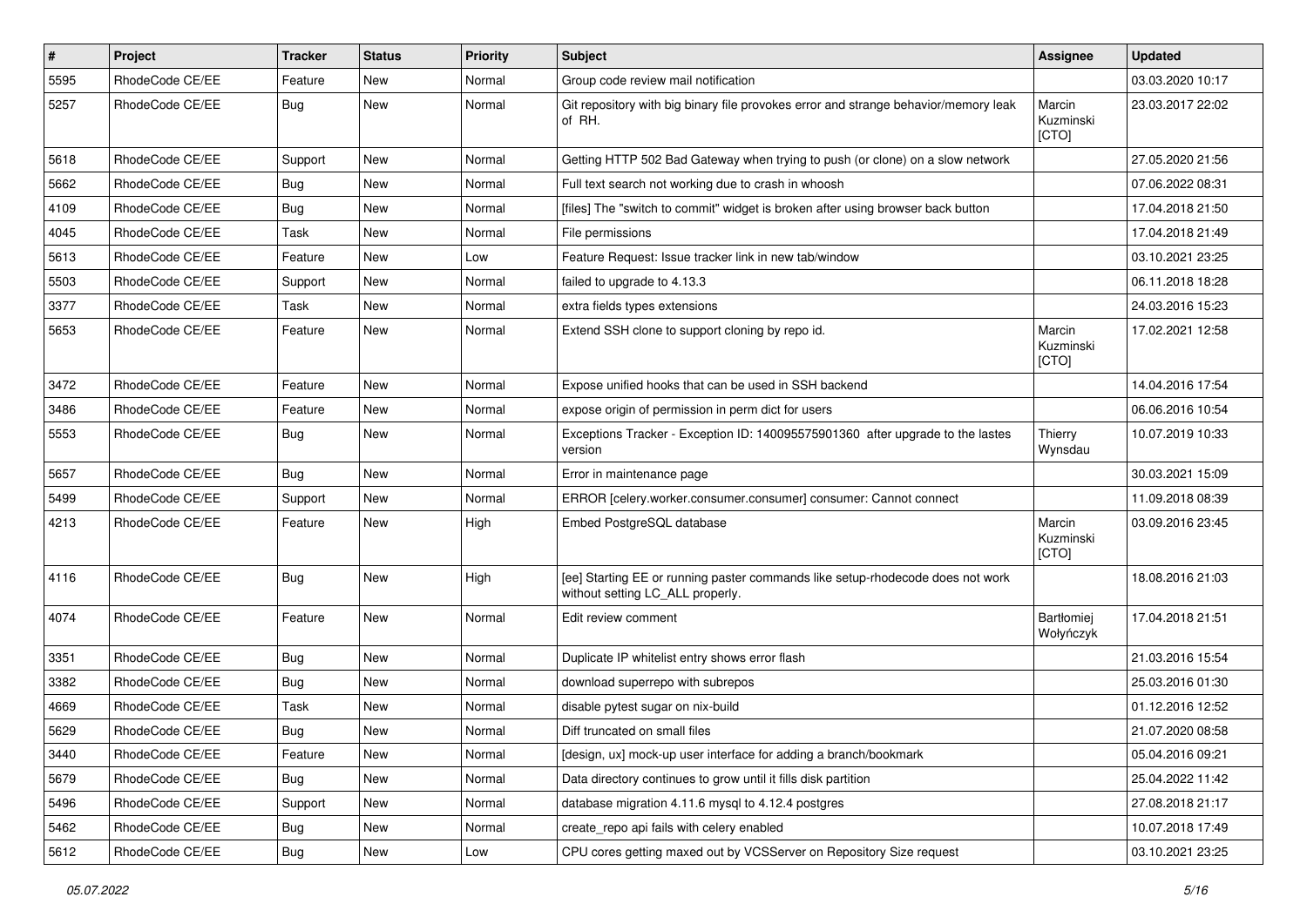| $\vert$ # | Project         | Tracker    | <b>Status</b> | <b>Priority</b> | <b>Subject</b>                                                                               | Assignee                | <b>Updated</b>   |
|-----------|-----------------|------------|---------------|-----------------|----------------------------------------------------------------------------------------------|-------------------------|------------------|
| 4222      | RhodeCode CE/EE | Feature    | New           | Normal          | Configurable detection of READMEs                                                            |                         | 09.09.2016 10:05 |
| 5371      | RhodeCode CE/EE | Bug        | New           | Normal          | Comment times in Pull Requests are off by 1 day                                              |                         | 10.04.2018 15:11 |
| 5270      | RhodeCode CE/EE | Task       | New           | Normal          | Comments updates                                                                             | Bartłomiej<br>Wołyńczyk | 17.04.2018 21:51 |
| 5273      | RhodeCode CE/EE | Feature    | New           | Normal          | Comment status                                                                               |                         | 07.04.2017 13:10 |
| 148       | RhodeCode CE/EE | Feature    | New           | Normal          | [comments] Add per file and multiline comments in a changeset                                |                         | 25.05.2016 10:20 |
| 5654      | RhodeCode CE/EE | Bug        | New           | Normal          | Comment formatting broken when containing $\omega$ in a code block                           |                         | 24.02.2021 12:10 |
| 5637      | RhodeCode CE/EE | Feature    | New           | Normal          | Clone URL templates - add per repository/namespace                                           |                         | 29.10.2020 09:38 |
| 5468      | RhodeCode CE/EE | Support    | New           | Normal          | Check logic for updating last commit for repository groups                                   |                         | 30.08.2018 09:47 |
| 5631      | RhodeCode CE/EE | Feature    | New           | Normal          | Change target of PR                                                                          |                         | 31.07.2020 17:05 |
| 5600      | RhodeCode CE/EE | Feature    | New           | Normal          | Change default repository landing page                                                       |                         | 27.01.2021 01:04 |
| 3956      | RhodeCode CE/EE | <b>Bug</b> | New           | Normal          | [ce] - svn commit with all 'None' properties (author, message, etc.)                         |                         | 23.05.2016 17:22 |
| 4120      | RhodeCode CE/EE | Task       | New           | Normal          | [ce] replace get_repo_nodes api                                                              | Daniel D                | 17.04.2018 21:49 |
| 3963      | RhodeCode CE/EE | <b>Bug</b> | New           | Normal          | [ce] Getting a newly added repo via remap/rescan via api gives no data                       |                         | 27.05.2016 05:02 |
| 4246      | RhodeCode CE/EE | Task       | New           | Normal          | [ce, ee, vcs, git] add tests for annotated git tags                                          | Daniel D                | 13.02.2018 18:03 |
| 4256      | RhodeCode CE/EE | Bug        | New           | Normal          | [ce, ee, ux] Source code highlight colors conflict with red/green inserted/deleted<br>blocks | Daniel D                | 03.10.2016 05:00 |
| 4154      | RhodeCode CE/EE | Bug        | New           | Low             | [ce, ee] user register via github captcha                                                    |                         | 05.08.2016 22:51 |
| 4208      | RhodeCode CE/EE | <b>Bug</b> | New           | Normal          | [ce, ee] test errors get hidden by error page                                                | Daniel D                | 14.09.2016 12:00 |
| 4179      | RhodeCode CE/EE | Task       | New           | Normal          | [ce, ee] refine perms summary list                                                           | Daniel D                | 14.09.2016 12:09 |
| 4232      | RhodeCode CE/EE | Feature    | New           | Normal          | [ce, ee, pr, compare] redo diffs, support side by side diffs, html diffs                     | Daniel D                | 25.10.2016 15:40 |
| 4040      | RhodeCode CE/EE | Bug        | New           | Low             | [ce, ee] logout when logged out causes 403 Cross-site request forgery detected               |                         | 23.06.2016 13:40 |
| 4197      | RhodeCode CE/EE | Task       | New           | Normal          | [ce, ee] get list of users with their permissions to a repository                            | Daniel D                | 22.09.2017 10:30 |
| 4147      | RhodeCode CE/EE | Task       | New           | Normal          | [ce, ee, docs] Events documentation                                                          | Daniel D                | 15.08.2016 12:33 |
| 4289      | RhodeCode CE/EE | Task       | New           | Low             | [ce, ee] clean up pygments lexer functions + handling                                        | Daniel D                | 21.10.2016 14:44 |
| 4163      | RhodeCode CE/EE | Task       | New           | Normal          | [ce, ee] celery refactor + upgrade                                                           |                         | 15.08.2016 12:32 |
| 5524      | RhodeCode CE/EE | <b>Bug</b> | New           | High            | Cannot log into RhodeCode anymore                                                            |                         | 15.01.2019 17:08 |
| 5504      | RhodeCode CE/EE | Feature    | New           | Normal          | Buttons to copy commit hash and to expand the commit message in the repo<br>summary view     |                         | 26.10.2018 00:59 |
| 2944      | RhodeCode CE/EE | Task       | New           | Normal          | Bump gunicorn to 19.4 version                                                                |                         | 17.03.2016 12:58 |
| 2882      | RhodeCode CE/EE | Feature    | New           | Normal          | Bulk comment submit                                                                          |                         | 17.03.2016 17:50 |
| 4272      | RhodeCode CE/EE | Feature    | New           | Normal          | Better SPAM protection                                                                       |                         | 12.10.2016 11:14 |
| 4252      | RhodeCode CE/EE | Support    | New           | Normal          | Backup & Recovery                                                                            |                         | 07.10.2016 19:47 |
| 3362      | RhodeCode CE/EE | Task       | New           | Normal          | auth-plugins, indicate visually that plugin is turned on but NOT enabled                     |                         | 22.03.2016 19:03 |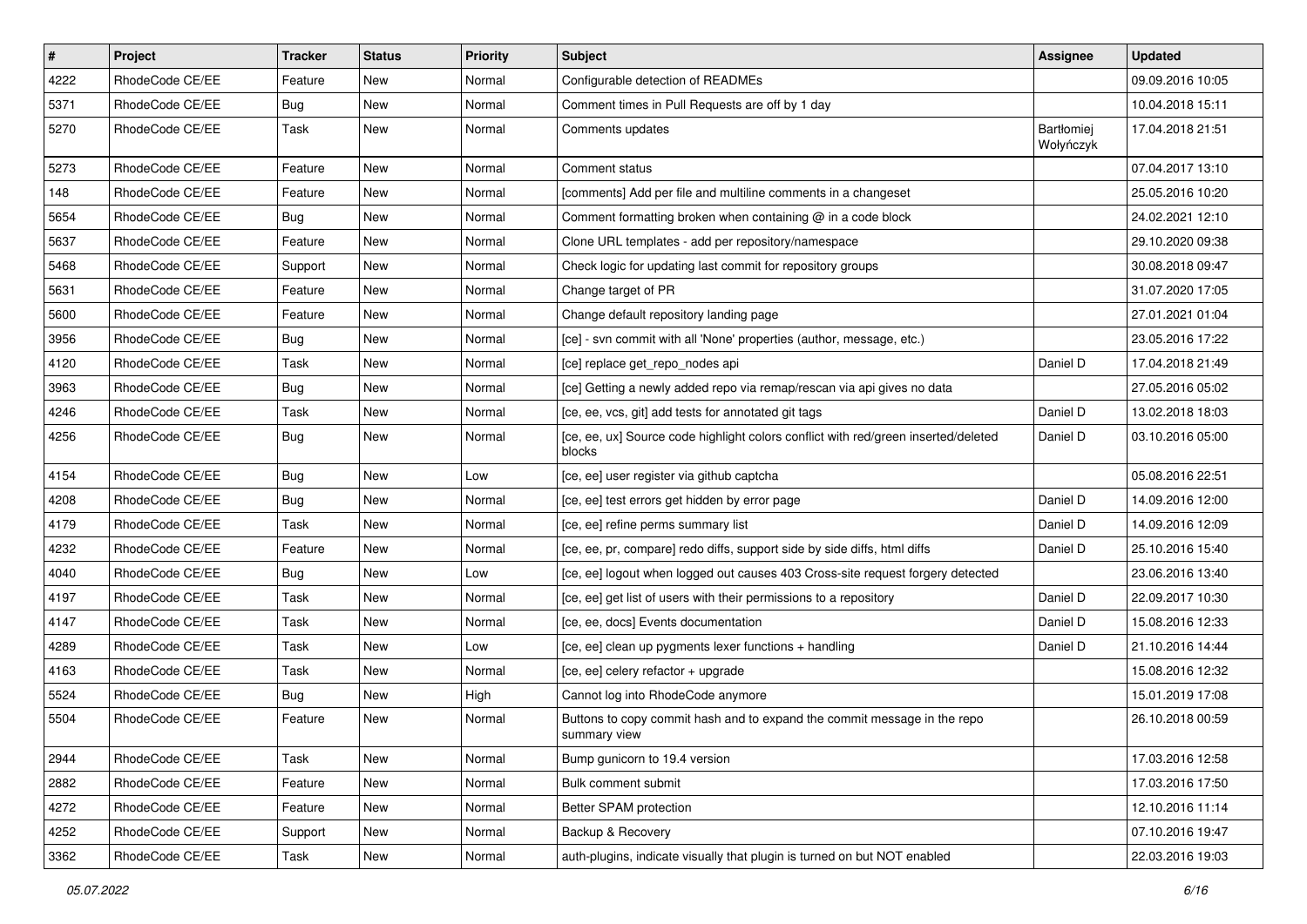| $\sharp$ | Project           | <b>Tracker</b> | <b>Status</b> | Priority | Subject                                                                                                                                                                              | <b>Assignee</b> | <b>Updated</b>   |
|----------|-------------------|----------------|---------------|----------|--------------------------------------------------------------------------------------------------------------------------------------------------------------------------------------|-----------------|------------------|
| 3334     | RhodeCode CE/EE   | <b>Bug</b>     | New           | Normal   | Attempt to edit .coveragerc through the online file editor                                                                                                                           |                 | 17.03.2016 13:49 |
| 5510     | RhodeCode CE/EE   | Bug            | <b>New</b>    | High     | AssertionError: unexpected parameters: user_agent & hook_type                                                                                                                        |                 | 31.07.2021 11:14 |
| 4301     | RhodeCode CE/EE   | Feature        | New           | Normal   | [API] toggle force password reset in api for Idap users                                                                                                                              |                 | 28.10.2016 15:43 |
| 5527     | RhodeCode CE/EE   | Support        | <b>New</b>    | Normal   | API: expose human readable failure reason                                                                                                                                            |                 | 30.01.2019 17:43 |
| 3260     | RhodeCode CE/EE   | Task           | <b>New</b>    | Normal   | api: expose get repo node method                                                                                                                                                     |                 | 17.03.2016 12:56 |
| 4290     | RhodeCode CE/EE   | Task           | <b>New</b>    | Normal   | Allow to transplant the review status to merged commits                                                                                                                              |                 | 17.04.2018 21:50 |
| 3373     | RhodeCode CE/EE   | Feature        | New           | Normal   | Allow to create Bookmarks and Branches from UI                                                                                                                                       |                 | 05.04.2016 09:21 |
| 3364     | RhodeCode CE/EE   | Support        | <b>New</b>    | High     | Allow Specifying the Commit Message for Pull Request Merges                                                                                                                          |                 | 17.04.2018 21:51 |
| 5617     | RhodeCode CE/EE   | Feature        | <b>New</b>    | Normal   | Allow PRs to non-head bookmarks                                                                                                                                                      |                 | 20.05.2020 12:25 |
| 5556     | RhodeCode CE/EE   | Bug            | <b>New</b>    | Normal   | After upgrade RhodeCode Enterprise, pull request via API adds repo owner as<br>default reviewer                                                                                      |                 | 01.01.2020 13:09 |
| 5410     | RhodeCode CE/EE   | Bug            | New           | Normal   | After converting to CE, we get the following error when trying to view some repos in<br>the UI: "UnicodeDecodeError: 'ascii' codec can't decode byte" (full error in<br>Description) |                 | 25.01.2018 20:45 |
| 5405     | RhodeCode CE/EE   | Bug            | <b>New</b>    | Normal   | Add repository from UI leads to HTTP/404                                                                                                                                             |                 | 28.11.2017 11:39 |
| 3979     | RhodeCode CE/EE   | Feature        | <b>New</b>    | Normal   | Add kanban board                                                                                                                                                                     |                 | 05.06.2016 21:20 |
| 5641     | RhodeCode CE/EE   | Feature        | New           | Normal   | "Add draft" / (x) button usability                                                                                                                                                   |                 | 30.11.2020 20:53 |
| 4182     | RhodeCode CE/EE   | Feature        | <b>New</b>    | Normal   | add direct link from notification to corresponding PR                                                                                                                                |                 | 19.08.2016 12:35 |
| 4191     | RhodeCode CE/EE   | Feature        | New           | Normal   | Add custom Image logo option to header                                                                                                                                               |                 | 22.08.2016 14:49 |
| 5638     | RhodeCode CE/EE   | Feature        | <b>New</b>    | Normal   | Add "Copy full url path" button                                                                                                                                                      |                 | 05.02.2021 20:23 |
| 3980     | RhodeCode CE/EE   | Feature        | <b>New</b>    | Normal   | Add CI engine                                                                                                                                                                        |                 | 05.06.2016 21:32 |
| 3978     | RhodeCode CE/EE   | Feature        | New           | Normal   | Add bug tracker                                                                                                                                                                      |                 | 05.06.2016 21:20 |
| 5404     | RhodeCode CE/EE   | Task           | <b>New</b>    | Normal   | Add an option to detach review rules when deleting an user                                                                                                                           |                 | 22.11.2017 11:23 |
| 1457     | RhodeCode CE/EE   | Feature        | New           | Normal   | add allow permissions inheritance on repo groups                                                                                                                                     |                 | 22.09.2017 10:27 |
| 5289     | RhodeCode CE/EE   | Feature        | <b>New</b>    | High     | Ability to Upload/Replace a file using the UI                                                                                                                                        |                 | 22.09.2017 10:29 |
| 5218     | RhodeCode CE/EE   | Bug            | <b>New</b>    | Normal   | 500 when forking repository, when using special chars in password.                                                                                                                   |                 | 19.02.2017 21:46 |
| 5550     | RhodeCode CE/EE   | Bug            | <b>New</b>    | Normal   | 500 Internal Server Error   The server has either erred or is incapable of performing<br>the requested operation.                                                                    |                 | 18.04.2019 17:12 |
| 5639     | RhodeCode CE/EE   | Support        | <b>New</b>    | High     | 500 Internal Server Error   The server has either erred  after importing Database<br>from backup                                                                                     |                 | 22.11.2020 09:15 |
| 5227     | RhodeCode CE/EE   | <b>Bug</b>     | <b>New</b>    | Normal   | 400 during a svn checkout, file with special chars                                                                                                                                   |                 | 23.02.2017 17:43 |
| 5501     | RhodeCode Control | Bug            | New           | Normal   | rccontrol throwing rccontrol.lib.exceptions.SupervisorFailedToStart                                                                                                                  |                 | 19.05.2022 19:32 |
| 5535     | RhodeCode Control | Bug            | New           | Normal   | improper rollback on upgrade failure                                                                                                                                                 |                 | 09.02.2019 21:12 |
| 5534     | RhodeCode Control | Feature        | New           | Normal   | extract/preload subcommand                                                                                                                                                           |                 | 14.02.2019 14:45 |
| 5582     | RhodeCode Control | Feature        | New           | Normal   | Add the version number of a PR in the HTTP API                                                                                                                                       |                 | 15.01.2020 10:45 |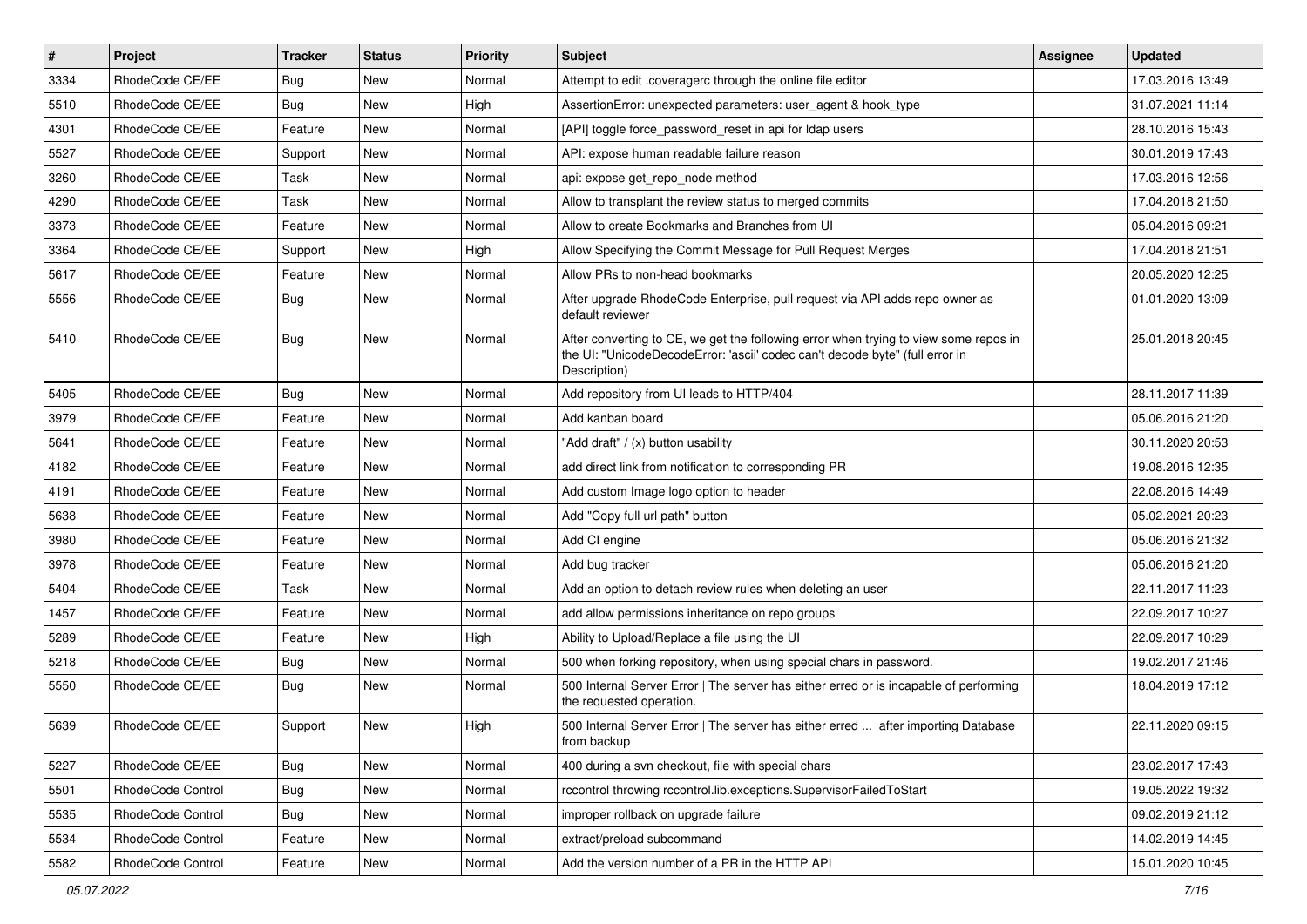| $\sharp$ | Project              | <b>Tracker</b> | <b>Status</b> | Priority | Subject                                                                                   | <b>Assignee</b>              | <b>Updated</b>   |
|----------|----------------------|----------------|---------------|----------|-------------------------------------------------------------------------------------------|------------------------------|------------------|
| 5531     | RhodeCode Tools      | Bug            | New           | Normal   | rhodecode-index: default cli opts overwrite given mapping file                            |                              | 17.07.2020 17:36 |
| 5450     | RhodeCode Tools      | Bug            | New           | Normal   | rhodecode-api get_license_info no longer works                                            |                              | 17.07.2018 15:01 |
| 3333     | RhodeCode Tools      | Task           | New           | Normal   | Create rhodecode-tools backup command for backup of RhodeCode Enterprise                  |                              | 17.03.2016 12:43 |
| 5316     | RhodeCode CE/EE      | Feature        | In Progress   | Normal   | UI should provide checkout URL for a SVN path                                             |                              | 06.11.2017 21:59 |
| 3967     | RhodeCode CE/EE      | Support        | In Progress   | Normal   | Server 500 error                                                                          |                              | 11.08.2016 13:39 |
| 3504     | RhodeCode CE/EE      | Task           | In Progress   | Normal   | [routing] Move static assets under a common prefix                                        |                              | 19.07.2016 12:27 |
| 3372     | RhodeCode CE/EE      | Bug            | In Progress   | High     | [Idap, groups] Customer gets an empty list of groups                                      | Mikhail<br>Chernykh          | 08.06.2016 11:32 |
| 5399     | RhodeCode CE/EE      | Bug            | In Progress   | High     | Issues with Git LFS integration                                                           |                              | 07.07.2019 22:21 |
| 4193     | RhodeCode CE/EE      | Feature        | In Progress   | Normal   | Improve Filter Functionality in the Change Log                                            | Marcin<br>Kuzminski<br>[CTO] | 22.09.2017 10:25 |
| 4035     | RhodeCode CE/EE      | Bug            | In Progress   | Normal   | failed to create whoosh index                                                             | Marcin<br>Kuzminski<br>[CTO] | 06.07.2016 00:04 |
| 4110     | RhodeCode CE/EE      | Bug            | In Progress   | Normal   | [ce, ee] repos can be named _admin, _static                                               | Daniel D                     | 20.07.2016 19:51 |
| 5533     | RhodeCode Control    | Feature        | In Progress   | Normal   | Support busybox tar                                                                       |                              | 09.02.2019 22:09 |
| 5408     | Documentation        | Task           | Resolved      | Low      | Upate nginx documentation for non standard SSL port                                       |                              | 12.07.2018 23:21 |
| 5153     | Documentation        | Bug            | Resolved      | Normal   | Documentation: /tmp permissions                                                           |                              | 04.01.2017 13:02 |
| 5423     | Documentation        | Support        | Resolved      | Normal   | API-Documentation for Method "create_repo_group" faulty                                   |                              | 22.01.2018 16:23 |
| 3991     | RhodeCode Appenlight | Bug            | Resolved      | Normal   | report logs need upper margin                                                             |                              | 21.06.2016 18:55 |
| 3989     | RhodeCode Appenlight | Bug            | Resolved      | Normal   | even up report spacing                                                                    |                              | 21.06.2016 18:55 |
| 5518     | RhodeCode CE/EE      | Bug            | Resolved      | Normal   | Zero-sized files in /rhodecode/config/rcextensions/examples                               |                              | 21.01.2020 02:18 |
| 5573     | RhodeCode CE/EE      | Bug            | Resolved      | Normal   | Wrong notification Base Url for Email-Integrations                                        |                              | 16.01.2020 08:53 |
| 5210     | RhodeCode CE/EE      | Bug            | Resolved      | Normal   | webook problems                                                                           |                              | 13.02.2017 19:43 |
| 5412     | RhodeCode CE/EE      | Bug            | Resolved      | Normal   | Webhook for "pullrequest commented" event returns incomplete data                         |                              | 27.02.2018 18:00 |
| 4247     | RhodeCode CE/EE      | Bug            | Resolved      | Normal   | [vcs] Using current time as timestamp during archive creating leads to changing<br>hashes | Martin<br>Bornhold           | 28.09.2016 12:07 |
| 5522     | RhodeCode CE/EE      | Bug            | Resolved      | Low      | vcsserver fails when url contains extra "/"                                               |                              | 28.02.2019 13:52 |
| 4227     | RhodeCode CE/EE      | Support        | Resolved      | Normal   | VBScript files detected as text/plain - no syntax highlighting                            |                              | 14.09.2016 22:38 |
| 5266     | RhodeCode CE/EE      | Bug            | Resolved      | Normal   | Validate if changes in target branches get's propagated on Pull request updates           |                              | 05.04.2017 18:10 |
| 4065     | RhodeCode CE/EE      | <b>Bug</b>     | Resolved      | Normal   | [ux, login] 404 on login after comment attempt                                            | Marcin<br>Kuzminski<br>[CTO] | 04.07.2016 00:40 |
| 4003     | RhodeCode CE/EE      | Task           | Resolved      | Normal   | User personal repository groups improvements                                              |                              | 07.11.2016 16:12 |
| 5259     | RhodeCode CE/EE      | <b>Bug</b>     | Resolved      | Normal   | user-journal storage changes                                                              |                              | 12.04.2017 00:04 |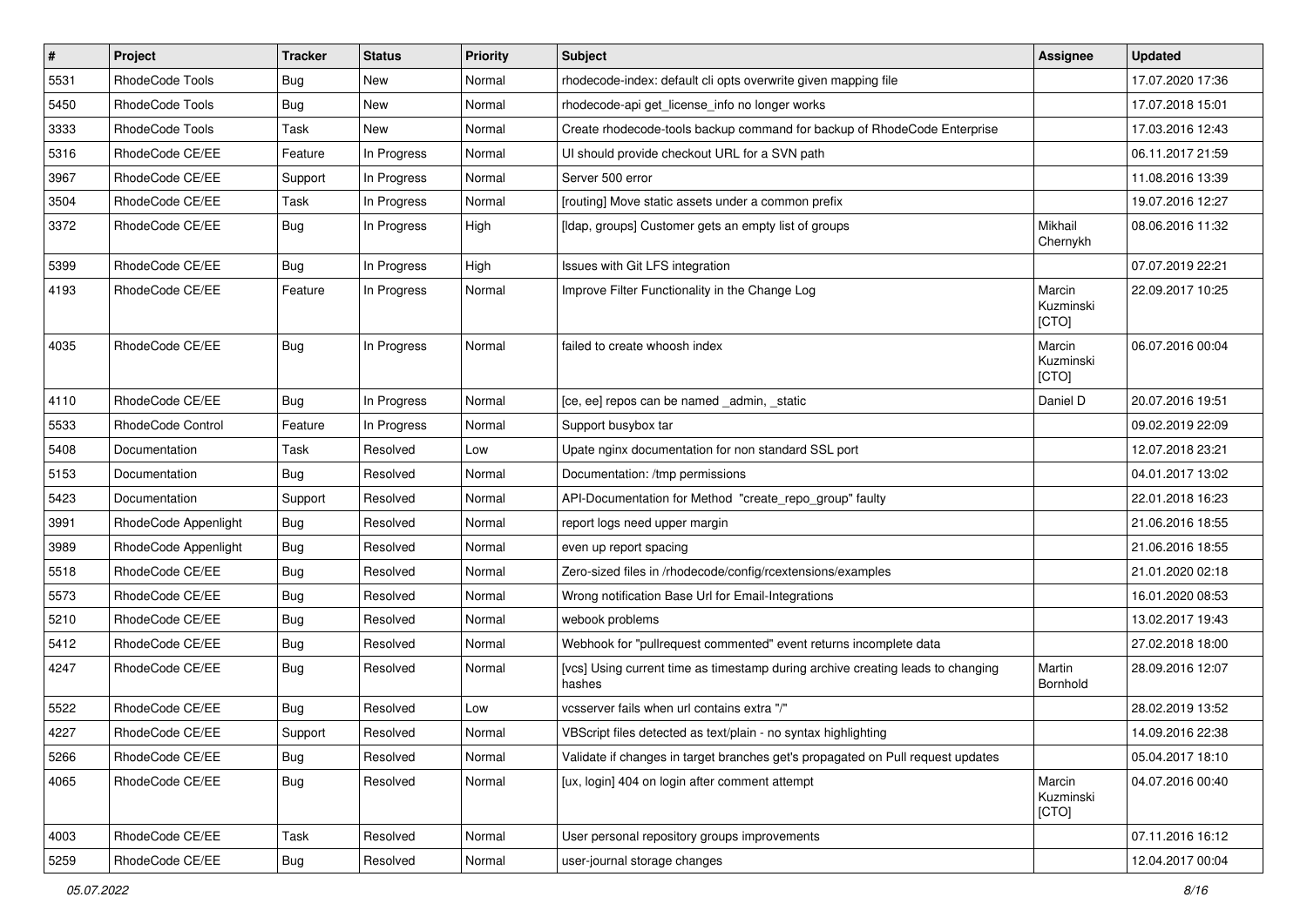| $\pmb{\#}$ | Project         | <b>Tracker</b> | <b>Status</b> | <b>Priority</b> | <b>Subject</b>                                                                                                                    | Assignee                     | <b>Updated</b>   |
|------------|-----------------|----------------|---------------|-----------------|-----------------------------------------------------------------------------------------------------------------------------------|------------------------------|------------------|
| 5523       | RhodeCode CE/EE | Bug            | Resolved      | High            | user from AD is asked to change his password when logs in.                                                                        | Thierry<br>Wynsdau           | 28.05.2020 20:28 |
| 5544       | RhodeCode CE/EE | Support        | Resolved      | Normal          | Use of authentication token with LDAP account results in account lockout when max<br>bad password attempts are configured in LDAP |                              | 27.02.2019 10:09 |
| 5622       | RhodeCode CE/EE | Bug            | Resolved      | High            | Upgrade from 4.18.3 to 4.19.3 broke all PRs                                                                                       |                              | 28.07.2020 16:44 |
| 5436       | RhodeCode CE/EE | <b>Bug</b>     | Resolved      | High            | Unable To Open Pull Request in 4.11.2                                                                                             |                              | 14.02.2018 11:14 |
| 3555       | RhodeCode CE/EE | <b>Bug</b>     | Resolved      | Normal          | Then disabled repo location change the panel should explicitly state that it's disabled                                           |                              | 25.04.2016 10:34 |
| 4090       | RhodeCode CE/EE | Bug            | Resolved      | Normal          | test ticket                                                                                                                       |                              | 09.03.2021 20:39 |
| 5277       | RhodeCode CE/EE | <b>Bug</b>     | Resolved      | Normal          | table id=user_list_table - Ajax error                                                                                             |                              | 13.04.2017 01:04 |
| 4276       | RhodeCode CE/EE | <b>Bug</b>     | Resolved      | Normal          | System info page uses mercurial/git versions from RhodeCode instead of VCSServer                                                  | Marcin<br>Kuzminski<br>[CTO] | 14.11.2016 21:19 |
| 3357       | RhodeCode CE/EE | Bug            | Resolved      | Normal          | switch to sometimes fails to load files metadata                                                                                  |                              | 30.03.2016 10:56 |
| 5608       | RhodeCode CE/EE | Bug            | Resolved      | High            | svn+ssh user set incorrectly                                                                                                      | Daniel D                     | 31.03.2020 18:21 |
| 5606       | RhodeCode CE/EE | Bug            | Resolved      | High            | SVN + ssh subdirectory failure                                                                                                    | Daniel D                     | 09.04.2020 03:29 |
| 4089       | RhodeCode CE/EE | Bug            | Resolved      | Normal          | svn repository does not exist                                                                                                     |                              | 12.06.2018 12:29 |
| 5395       | RhodeCode CE/EE | Support        | Resolved      | Normal          | Svn protocols and performance                                                                                                     |                              | 04.04.2019 18:08 |
| 5599       | RhodeCode CE/EE | Bug            | Resolved      | Normal          | SVN navigation to trunk fails                                                                                                     | Daniel D                     | 04.04.2020 11:21 |
| 4235       | RhodeCode CE/EE | Task           | Resolved      | High            | Support GIT LFS server                                                                                                            |                              | 23.03.2017 17:24 |
| 4207       | RhodeCode CE/EE | Feature        | Resolved      | Normal          | Support for obsolescence markers in changelog UI                                                                                  |                              | 19.05.2017 16:14 |
| 5569       | RhodeCode CE/EE | Bug            | Resolved      | Normal          | SshWrapper error                                                                                                                  |                              | 21.01.2020 02:02 |
| 5343       | RhodeCode CE/EE | Task           | Resolved      | Normal          | SSH key management and SSH support                                                                                                |                              | 18.08.2017 23:50 |
| 4676       | RhodeCode CE/EE | Bug            | Resolved      | Normal          | Some admin passwords can make installation fail                                                                                   |                              | 16.12.2016 16:16 |
| 4233       | RhodeCode CE/EE | Bug            | Resolved      | High            | slack, git push problem                                                                                                           | Daniel D                     | 26.09.2016 11:56 |
| 5520       | RhodeCode CE/EE | Feature        | Resolved      | Normal          | Show the head commits shas when the merge is prevented due to multiple heads                                                      |                              | 28.02.2019 13:52 |
| 5614       | RhodeCode CE/EE | Feature        | Resolved      | Normal          | Show context function name in hg diffs                                                                                            |                              | 23.04.2020 13:43 |
| 5619       | RhodeCode CE/EE | Bug            | Resolved      | Normal          | Setting Landing Commit to SVN Trunk results in Files tab hitting a 404                                                            |                              | 04.06.2020 23:51 |
| 5391       | RhodeCode CE/EE | Task           | Resolved      | High            | Secure Email change                                                                                                               |                              | 17.04.2018 21:50 |
| 4304       | RhodeCode CE/EE | Bug            | Resolved      | High            | Search: Internal Server Error                                                                                                     |                              | 26.11.2016 16:26 |
| 5604       | RhodeCode CE/EE | Bug            | Resolved      | High            | Search error on second result page                                                                                                | Daniel D                     | 30.03.2020 16:01 |
| 5202       | RhodeCode CE/EE | Task           | Resolved      | Normal          | run git gc and git repack on GIT repos when we have a scheduler via celery in<br>pyramid                                          |                              | 04.12.2017 20:49 |
| 4178       | RhodeCode CE/EE | <b>Bug</b>     | Resolved      | Normal          | RhodeCode EE OVA VM wont run on a ESX 6.0 host                                                                                    | Marcin<br>Kuzminski<br>[CTO] | 15.09.2016 13:25 |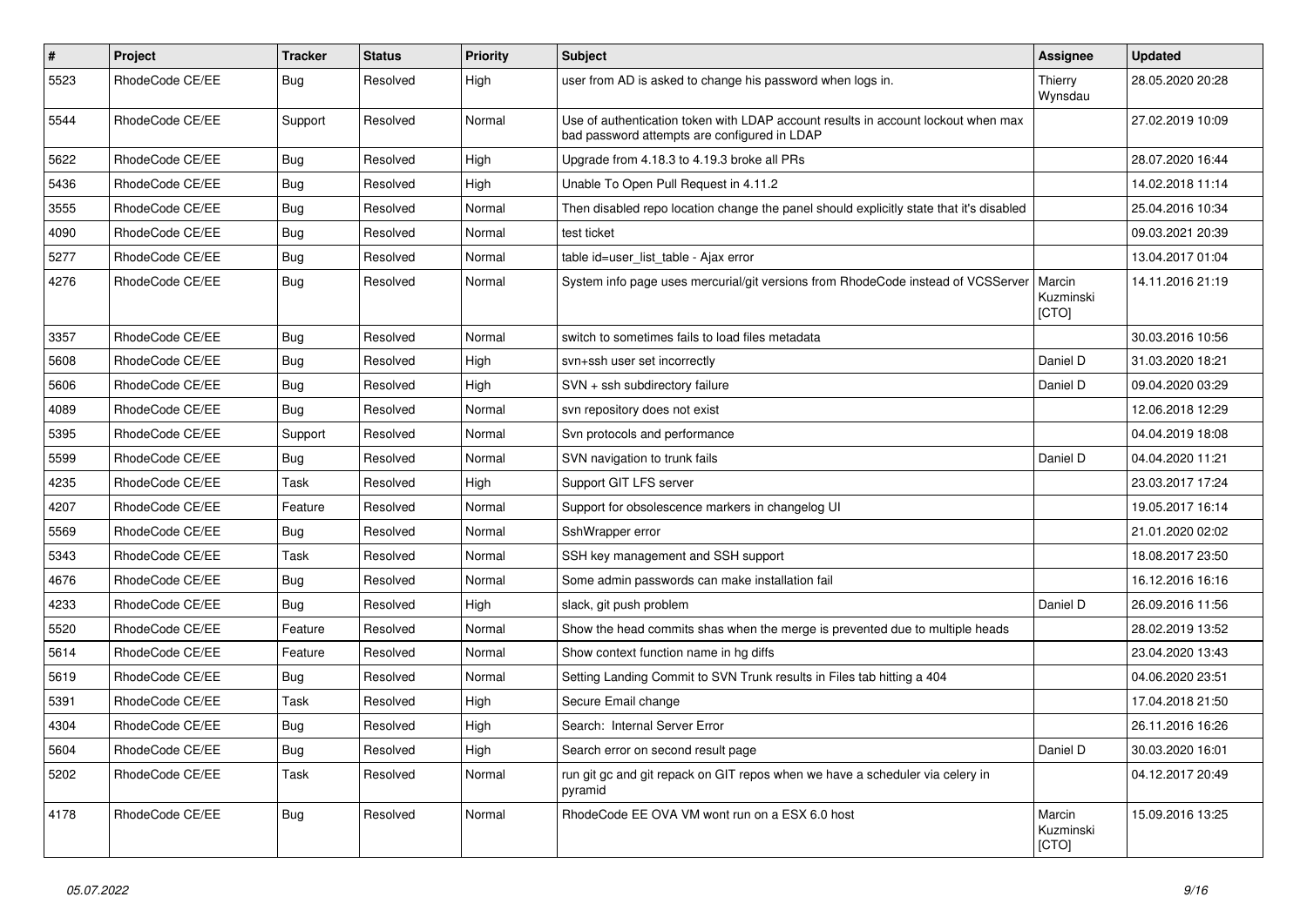| $\sharp$ | Project         | <b>Tracker</b> | <b>Status</b> | <b>Priority</b> | <b>Subject</b>                                                                                                                       | <b>Assignee</b>              | <b>Updated</b>   |
|----------|-----------------|----------------|---------------|-----------------|--------------------------------------------------------------------------------------------------------------------------------------|------------------------------|------------------|
| 5433     | RhodeCode CE/EE | Bug            | Resolved      | High            | RhodeCode Community 4.11 doesn't handle HG largefiles extension                                                                      |                              | 01.02.2018 20:08 |
| 5380     | RhodeCode CE/EE | Bug            | Resolved      | Normal          | repo commits pageintion error                                                                                                        |                              | 06.09.2017 19:16 |
| 5198     | RhodeCode CE/EE | Task           | Resolved      | Normal          | remove pyro4 from enterprise                                                                                                         |                              | 07.02.2017 19:28 |
| 5635     | RhodeCode CE/EE | Feature        | Resolved      | Normal          | Remember column sorted by of the "Pull Requests You Participate In" table                                                            |                              | 30.11.2020 22:30 |
| 5636     | RhodeCode CE/EE | Bug            | Resolved      | High            | Remap and Rescan 500 Internal Server Error                                                                                           |                              | 30.04.2021 08:53 |
| 5207     | RhodeCode CE/EE | Task           | Resolved      | Low             | Release 4.6.1                                                                                                                        |                              | 13.02.2017 18:04 |
| 4678     | RhodeCode CE/EE | Task           | Resolved      | Normal          | Release 4.5.2                                                                                                                        |                              | 19.12.2016 17:32 |
| 4670     | RhodeCode CE/EE | Task           | Resolved      | Normal          | Release 4.5.1                                                                                                                        | Marcin<br>Kuzminski<br>[CTO] | 06.12.2016 21:13 |
| 4108     | RhodeCode CE/EE | Task           | Resolved      | Normal          | Release 4.2.2                                                                                                                        |                              | 14.10.2016 13:08 |
| 5235     | RhodeCode CE/EE | Task           | Resolved      | Normal          | relative image support                                                                                                               |                              | 10.03.2017 23:37 |
| 5620     | RhodeCode CE/EE | Bug            | Resolved      | Normal          | Regression of mail rendering in Thunderbird                                                                                          |                              | 15.06.2020 16:45 |
| 4297     | RhodeCode CE/EE | Task           | Resolved      | Normal          | redo the my-pull-requests page to use the datagrid                                                                                   | Marcin<br>Kuzminski<br>[CTO] | 01.11.2016 09:31 |
| 5571     | RhodeCode CE/EE | Bug            | Resolved      | Normal          | redmine does not work with firefox any more                                                                                          |                              | 25.10.2019 12:38 |
| 4081     | RhodeCode CE/EE | Support        | Resolved      | Normal          | Receiving server 500 error when trying to clone repo from windows client using<br>eclipse                                            |                              | 12.07.2016 14:30 |
| 4279     | RhodeCode CE/EE | Bug            | Resolved      | Normal          | re-captcha validation is broken                                                                                                      | Martin<br>Bornhold           | 26.10.2016 22:27 |
| 4169     | RhodeCode CE/EE | Task           | Resolved      | Normal          | re-architecture celery support                                                                                                       |                              | 17.11.2017 19:21 |
| 5583     | RhodeCode CE/EE | Feature        | Resolved      | Normal          | rcextensions hook for pull request comment                                                                                           |                              | 23.04.2020 13:42 |
| 5634     | RhodeCode CE/EE | Bug            | Resolved      | Normal          | Quick Search Toolbar bugs out if pull request contains unicode double quote<br>character "                                           |                              | 12.10.2020 23:13 |
| 5642     | RhodeCode CE/EE | Feature        | Resolved      | Normal          | pull request version column in commit list                                                                                           |                              | 30.04.2021 08:53 |
| 5652     | RhodeCode CE/EE | Bug            | Resolved      | Normal          | Pull Requests: when title and descriptions contains character [] {} and () index out of<br>bound when attempting to comment/approve. |                              | 30.04.2021 08:53 |
| 5651     | RhodeCode CE/EE | Bug            | Resolved      | Normal          | Pull requests can get stuck if the diff is too large (it was created by mistake but we<br>can't open it to delete it)                |                              | 30.04.2021 08:53 |
| 5596     | RhodeCode CE/EE | Bug            | Resolved      | Normal          | Pull Request duplicated after description edit                                                                                       |                              | 14.04.2020 13:28 |
| 5272     | RhodeCode CE/EE | Feature        | Resolved      | Normal          | Pull Request checklist                                                                                                               |                              | 21.01.2020 02:09 |
| 5326     | RhodeCode CE/EE | Task           | Resolved      | Normal          | Public usergroup profile                                                                                                             | Bartłomiej<br>Wołyńczyk      | 22.02.2018 15:44 |
| 1055     | RhodeCode CE/EE | Feature        | Resolved      | Normal          | [pr, vcs] Expose the shadow repository of a pull request                                                                             | Martin<br>Bornhold           | 26.10.2016 10:33 |
| 5521     | RhodeCode CE/EE | <b>Bug</b>     | Resolved      | Normal          | Proxing SVN http requests does not work when using prefix for rhodecode.                                                             |                              | 28.02.2019 13:52 |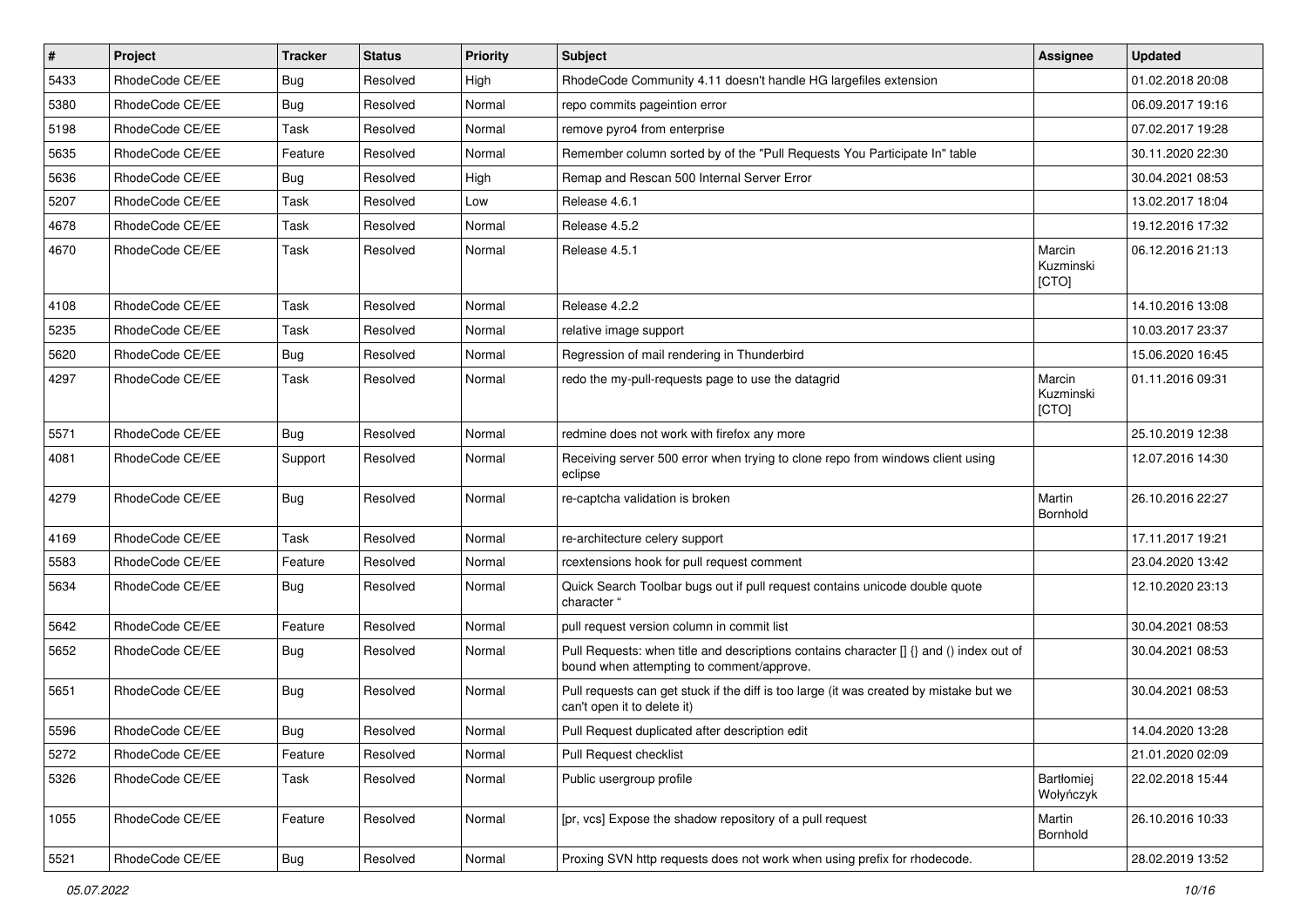| $\pmb{\#}$ | <b>Project</b>  | <b>Tracker</b> | <b>Status</b> | Priority  | Subject                                                                                                            | Assignee                     | <b>Updated</b>                    |
|------------|-----------------|----------------|---------------|-----------|--------------------------------------------------------------------------------------------------------------------|------------------------------|-----------------------------------|
| 5517       | RhodeCode CE/EE | <b>Bug</b>     | Resolved      | Urgent    | Problem with upgrading to Community-4.15                                                                           |                              | 11.12.2018 06:32                  |
| 5442       | RhodeCode CE/EE | Feature        | Resolved      | Low       | Preview of Jupyter notebooks                                                                                       | Marcin<br>Kuzminski<br>[CTO] | 16.01.2019 16:33                  |
| 5561       | RhodeCode CE/EE | Bug            | Resolved      | Normal    | PR diff doesn't update when target changes                                                                         |                              | 21.05.2020 11:53                  |
| 5515       | RhodeCode CE/EE | <b>Bug</b>     | Resolved      | Normal    | PR default reviewer is incorrect                                                                                   |                              | 28.02.2019 13:52                  |
| 5337       | RhodeCode CE/EE | Bug            | Resolved      | Normal    | Possible memory leak after few Git Pull Requests                                                                   |                              | 08.08.2017 13:08                  |
| 4202       | RhodeCode CE/EE | Task           | Resolved      | Normal    | Polish the 503.html page                                                                                           | Daniel D                     | 30.08.2016 23:54                  |
| 5150       | RhodeCode CE/EE | Task           | Resolved      | Normal    | Password reset promts in my account should be hidden in accounts that are not of<br>type rhodecode                 | Marcin<br>Kuzminski<br>[CTO] | 02.01.2017 16:34                  |
| 4151       | RhodeCode CE/EE | Task           | Resolved      | Normal    | [packaging] Subversion to current 1.9.X                                                                            |                              | 09.09.2016 10:18                  |
| 4153       | RhodeCode CE/EE | Task           | Resolved      | Normal    | Optimize readme fetching by changing the system of readme detection                                                | Johannes<br>Bornhold         | 09.09.2016 10:17                  |
| 5203       | RhodeCode CE/EE | Task           | Resolved      | Normal    | optimise large repos speed                                                                                         |                              | 08.09.2017 16:10                  |
| 5505       | RhodeCode CE/EE | Bug            | Resolved      | Normal    | Notification emails from RhodeCode is garbled in Outlook 2016 web client                                           |                              | 07.12.2018 09:49                  |
| 5164       | RhodeCode CE/EE | <b>Bug</b>     | Resolved      | Normal    | non-web calls are leaking session objects                                                                          |                              | 13.01.2017 01:30                  |
| 2264       | RhodeCode CE/EE | Bug            | Resolved      | Normal    | New user password change doesn't actually require a password change.                                               |                              | 12.08.2016 16:01                  |
| 5655       | RhodeCode CE/EE | Bug            | Resolved      | Normal    | New public gist's id is always auto generated                                                                      |                              | 01.07.2021 12:06                  |
| 4194       | RhodeCode CE/EE | Task           | Resolved      | Normal    | move svn http backend out of labs into a real VCS settings                                                         | Lisa Quatmann                | 14.09.2016 23:16                  |
| 5633       | RhodeCode CE/EE | Bug            | Resolved      | Normal    | Moderately large pull requests fail because inefficient use of reviewer_data_json<br>column in pull_requests table |                              | 12.10.2020 23:13                  |
| 4244       | RhodeCode CE/EE | Support        | Resolved      | Normal    | mod day syn template error when using auth realm with spaces in it                                                 | Martin<br>Bornhold           | 28.09.2016 12:07                  |
| 5221       | RhodeCode CE/EE | Task           | Resolved      | Normal    | Missing comment type in emails                                                                                     |                              | 19.02.2017 21:46                  |
| 5615       | RhodeCode CE/EE | Feature        | Resolved      | Normal    | Misleading message in PR diff view "File was deleted in this version"                                              | Daniel D                     | 23.04.2020 17:40                  |
| 5585       | RhodeCode CE/EE | Feature        | Resolved      | Normal    | Minimize downtime on rccontrol upgrade                                                                             |                              | 27.03.2020 09:45                  |
| 4305       | RhodeCode CE/EE | Task           | Resolved      | Normal    | Meta-tagging could be excluded from limit                                                                          |                              | 09.11.2016 19:27                  |
| 5396       | RhodeCode CE/EE | Feature        | Resolved      | Normal    | Merge state with shadow repo should be created during pull request                                                 |                              | 12.10.2017 21:57                  |
| 5669       | RhodeCode CE/EE | <b>Bug</b>     | Resolved      | Normal    | Mercurial commit messages doesn't show cyrillic symbols                                                            |                              | 01.10.2021 10:39                  |
| 5368       | RhodeCode CE/EE | Feature        | Resolved      | Normal    | Mercurial: Close branch before merging it                                                                          |                              | Mathieu Cantin   21.01.2020 02:11 |
| 5507       | RhodeCode CE/EE | Bug            | Resolved      | Normal    | Markdown rendering needs improvement                                                                               |                              | 15.08.2019 15:40                  |
| 5555       | RhodeCode CE/EE | Bug            | Resolved      | Normal    | Making Repository Public does not update the Default User Permissions                                              |                              | 28.05.2020 20:26                  |
| 2817       | RhodeCode CE/EE | Feature        | Resolved      | Normal    | Make largefiles downloadable from the interface                                                                    |                              | 27.03.2017 14:04                  |
| 5434       | RhodeCode CE/EE | Bug            | Resolved      | Immediate | Locale problem                                                                                                     |                              | 01.10.2021 09:51                  |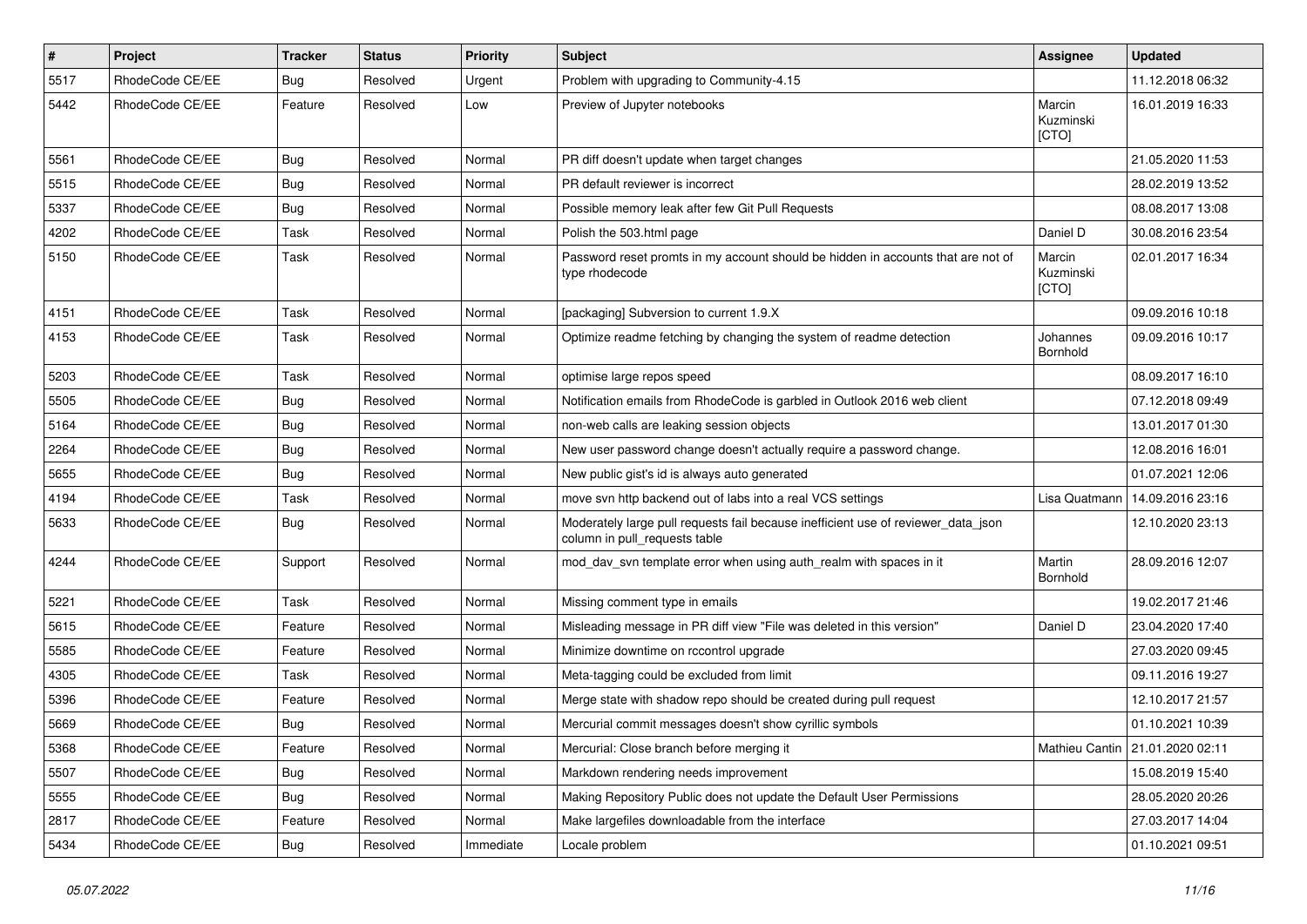| $\vert$ # | Project         | Tracker    | <b>Status</b> | Priority | Subject                                                                                              | <b>Assignee</b>              | <b>Updated</b>   |
|-----------|-----------------|------------|---------------|----------|------------------------------------------------------------------------------------------------------|------------------------------|------------------|
| 5297      | RhodeCode CE/EE | Bug        | Resolved      | Normal   | Locale fails on a SuSE system                                                                        |                              | 31.10.2018 08:36 |
| 5621      | RhodeCode CE/EE | Bug        | Resolved      | Urgent   | $LDAP + User Groups$ authentication plugin not working after upgrade to 4.19. $x$                    |                              | 15.06.2020 17:56 |
| 5643      | RhodeCode CE/EE | Feature    | Resolved      | Low      | jump to bottom of review                                                                             |                              | 30.04.2021 08:53 |
| 5579      | RhodeCode CE/EE | Bug        | Resolved      | Normal   | JS bug when a commit message can be parsed as a number                                               | Daniel D                     | 20.01.2020 10:04 |
| 5379      | RhodeCode CE/EE | Bug        | Resolved      | Normal   | Journal RSS feed errors                                                                              |                              | 01.09.2017 16:40 |
| 4306      | RhodeCode CE/EE | Bug        | Resolved      | Normal   | Issue to push file with character # on a SVN                                                         |                              | 03.04.2017 16:44 |
| 4199      | RhodeCode CE/EE | Bug        | Resolved      | High     | investigate: ongoing SSL problems when switching to 4.X from 3.X                                     | Johannes<br>Bornhold         | 15.09.2016 13:14 |
| 5457      | RhodeCode CE/EE | Bug        | Resolved      | Normal   | Internal server error on full-text search settings page with Elasticsearch                           |                              | 16.04.2018 09:08 |
| 4180      | RhodeCode CE/EE | Task       | Resolved      | Normal   | integrations: possible limit the updates sent                                                        | Daniel D                     | 22.08.2016 12:22 |
| 4181      | RhodeCode CE/EE | Task       | Resolved      | Normal   | Integrations: allow root repos only integrations                                                     | Daniel D                     | 31.08.2016 17:44 |
| 5386      | RhodeCode CE/EE | Task       | Resolved      | Normal   | Increase security for Email Change                                                                   | Marcin<br>Kuzminski<br>[CTO] | 17.02.2018 17:29 |
| 1131      | RhodeCode CE/EE | Feature    | Resolved      | Normal   | Implement default reviewers for code review                                                          | Daniel D                     | 21.09.2016 18:28 |
| 5554      | RhodeCode CE/EE | Support    | Resolved      | Normal   | How to increase number of commits shown in pagination on dashboard and<br>changelog                  |                              | 21.01.2020 02:08 |
| 5375      | RhodeCode CE/EE | Support    | Resolved      | Normal   | How do I configure "Go to" to just search repository names?                                          |                              | 16.08.2017 18:00 |
| 5576      | RhodeCode CE/EE | Bug        | Resolved      | High     | Hosting many repositories                                                                            | Craig Fairhurst              | 12.02.2020 12:55 |
| 5574      | RhodeCode CE/EE | Feature    | Resolved      | Normal   | hg: Information for external hooks                                                                   |                              | 30.07.2020 15:40 |
| 5489      | RhodeCode CE/EE | Bug        | Resolved      | High     | grant user permission to repo group API call fails to set permissions on child<br>repos              |                              | 11.07.2018 09:57 |
| 4223      | RhodeCode CE/EE | <b>Bug</b> | Resolved      | High     | [git, tags] annotated tags not appearing in UI                                                       | Daniel D                     | 12.09.2016 06:12 |
| 4273      | RhodeCode CE/EE | Bug        | Resolved      | Urgent   | GIT executable not seen by vcsserver                                                                 | Martin<br>Bornhold           | 13.10.2016 15:45 |
| 4243      | RhodeCode CE/EE | Support    | Resolved      | High     | Gist visibility update?                                                                              | Martin<br>Bornhold           | 27.09.2016 06:40 |
| 5513      | RhodeCode CE/EE | Bug        | Resolved      | High     | Gist: GitHub flavoured markdown gist creation fails                                                  |                              | 07.07.2019 22:21 |
| 4203      | RhodeCode CE/EE | Task       | Resolved      | Normal   | Get rid of svn.proxy.parent_path_root, and replace it with reading storage location<br>from Database | Martin<br>Bornhold           | 22.09.2016 14:31 |
| 4277      | RhodeCode CE/EE | Bug        | Resolved      | Normal   | [frontend] System info page does not work correctly in safari.                                       | Martin<br><b>Bornhold</b>    | 04.11.2016 12:08 |
| 3488      | RhodeCode CE/EE | Bug        | Resolved      | Normal   | [frontend, styling] update icon font                                                                 | Lisa Quatmann                | 04.10.2016 13:27 |
| 4254      | RhodeCode CE/EE | Bug        | Resolved      | Normal   | [frontend] 500 Internal Server Error with i18n-ed pages                                              | Lisa Quatmann                | 30.09.2016 14:38 |
| 5213      | RhodeCode CE/EE | Bug        | Resolved      | Normal   | Fixing Apache Proxy timeout issues                                                                   |                              | 14.02.2017 09:44 |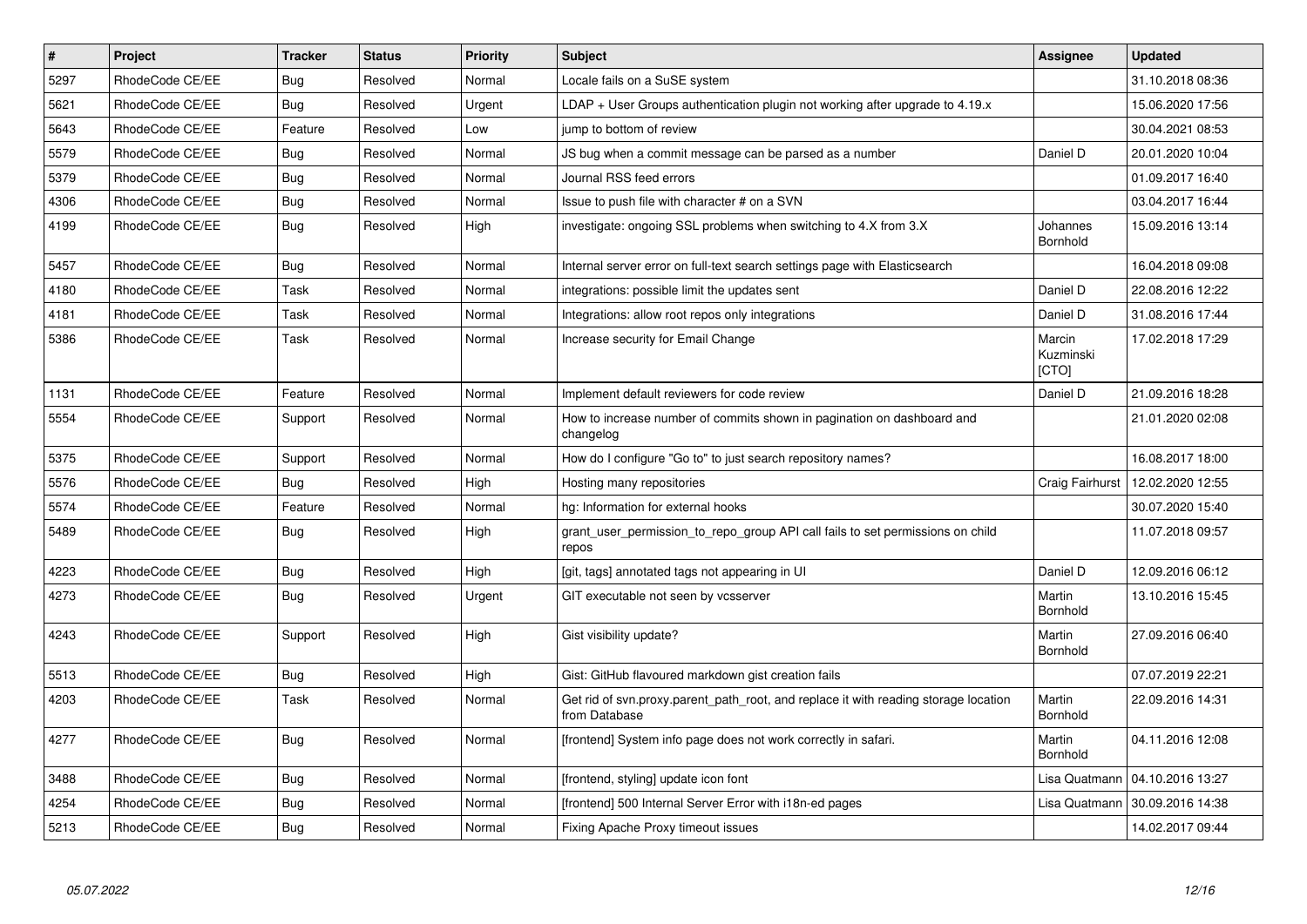| $\sharp$ | Project         | <b>Tracker</b> | <b>Status</b> | <b>Priority</b> | <b>Subject</b>                                                                                | Assignee                            | <b>Updated</b>   |
|----------|-----------------|----------------|---------------|-----------------|-----------------------------------------------------------------------------------------------|-------------------------------------|------------------|
| 4281     | RhodeCode CE/EE | Task           | Resolved      | Normal          | Fix docs on To `increase database performance`                                                | Marcin<br>Kuzminski<br>[CTO]        | 18.10.2016 16:39 |
| 4184     | RhodeCode CE/EE | Bug            | Resolved      | High            | fix content INT overflow bug                                                                  | Marcin<br>Kuzminski<br><b>[CTO]</b> | 23.08.2016 10:31 |
| 5575     | RhodeCode CE/EE | <b>Bug</b>     | Resolved      | Low             | Filtering username containing '-' does not work in Admin audit log panel                      |                                     | 20.01.2020 10:04 |
| 5610     | RhodeCode CE/EE | Bug            | Resolved      | Normal          | Files navigation looses the at= <name> marker</name>                                          | Daniel D                            | 03.10.2021 23:23 |
| 5581     | RhodeCode CE/EE | Feature        | Resolved      | Normal          | expose `send_email` option in the HTTP API, for `comment_commit` and<br>comment_pull_request` | Daniel D                            | 29.01.2020 11:46 |
| 5546     | RhodeCode CE/EE | Support        | Resolved      | Normal          | experiments with mercurial 4.9                                                                |                                     | 26.03.2019 09:23 |
| 4259     | RhodeCode CE/EE | Task           | Resolved      | Low             | Events, create post-create-user event                                                         | Daniel D                            | 30.01.2017 20:11 |
| 5444     | RhodeCode CE/EE | <b>Bug</b>     | Resolved      | Normal          | Error while creating a pull request on a Mercurial repository                                 |                                     | 17.04.2018 22:29 |
| 5376     | RhodeCode CE/EE | Bug            | Resolved      | Normal          | error: pretxnchangegroup.acl hook failed: acl: user "" denied on branch "default"             |                                     | 16.08.2017 19:45 |
| 5656     | RhodeCode CE/EE | <b>Bug</b>     | Resolved      | Normal          | Error for branch permission page                                                              |                                     | 30.04.2021 08:53 |
| 4206     | RhodeCode CE/EE | Bug            | Resolved      | High            | Error creating SVN groups                                                                     |                                     | 15.09.2016 13:24 |
| 5567     | RhodeCode CE/EE | Bug            | Resolved      | High            | Error after PR was updated                                                                    |                                     | 20.01.2020 10:04 |
| 4266     | RhodeCode CE/EE | Bug            | Resolved      | Normal          | Error 500 on integrations page after setting up Webhook                                       |                                     | 17.10.2016 15:35 |
| 4036     | RhodeCode CE/EE | Bug            | Resolved      | Normal          | encrypted clone_uri can throw unicodeerror after key change                                   | Marcin<br>Kuzminski<br>[CTO]        | 27.06.2016 19:38 |
| 5265     | RhodeCode CE/EE | Task           | Resolved      | Normal          | Enable phases support                                                                         |                                     | 11.05.2017 11:10 |
| 4237     | RhodeCode CE/EE | Task           | Resolved      | Normal          | Enable HTTP support                                                                           | Martin<br>Bornhold                  | 12.10.2016 11:51 |
| 5528     | RhodeCode CE/EE | Bug            | Resolved      | High            | Empty Unicode file causes the PR to return HTTP 500                                           |                                     | 28.02.2019 13:52 |
| 5304     | RhodeCode CE/EE | <b>Bug</b>     | Resolved      | Normal          | Email template not correct                                                                    |                                     | 31.10.2018 08:36 |
| 5530     | RhodeCode CE/EE | Bug            | Resolved      | Normal          | Email integration has incorrect url                                                           |                                     | 09.02.2019 10:33 |
| 5381     | RhodeCode CE/EE | <b>Bug</b>     | Resolved      | Normal          | Email integration changeset links invalid                                                     |                                     | 06.09.2017 12:29 |
| 5469     | RhodeCode CE/EE | Feature        | Resolved      | Normal          | elastisearch > 2.x not supported?                                                             |                                     | 21.01.2020 02:19 |
| 4268     | RhodeCode CE/EE | Bug            | Resolved      | High            | [ee] default reviewers from changed lines is returning wrong values                           | Daniel D                            | 06.10.2016 14:35 |
| 4296     | RhodeCode CE/EE | Bug            | Resolved      | Normal          | [ee] Can not create pull requests with reviewers.                                             | Daniel D                            | 07.11.2016 21:17 |
| 4224     | RhodeCode CE/EE | Bug            | Resolved      | Normal          | [docs] update docs re: removing old instances when switching editions                         | Lisa Quatmann                       | 11.10.2016 15:36 |
| 4675     | RhodeCode CE/EE | Bug            | Resolved      | Normal          | Disk free inodes are displayed incorrectly                                                    |                                     | 13.12.2016 22:41 |
| 3556     | RhodeCode CE/EE | Task           | Resolved      | Normal          | Disable and rename initial_repo_scan flag                                                     | Marcin<br>Kuzminski<br>[CTO]        | 22.04.2016 14:33 |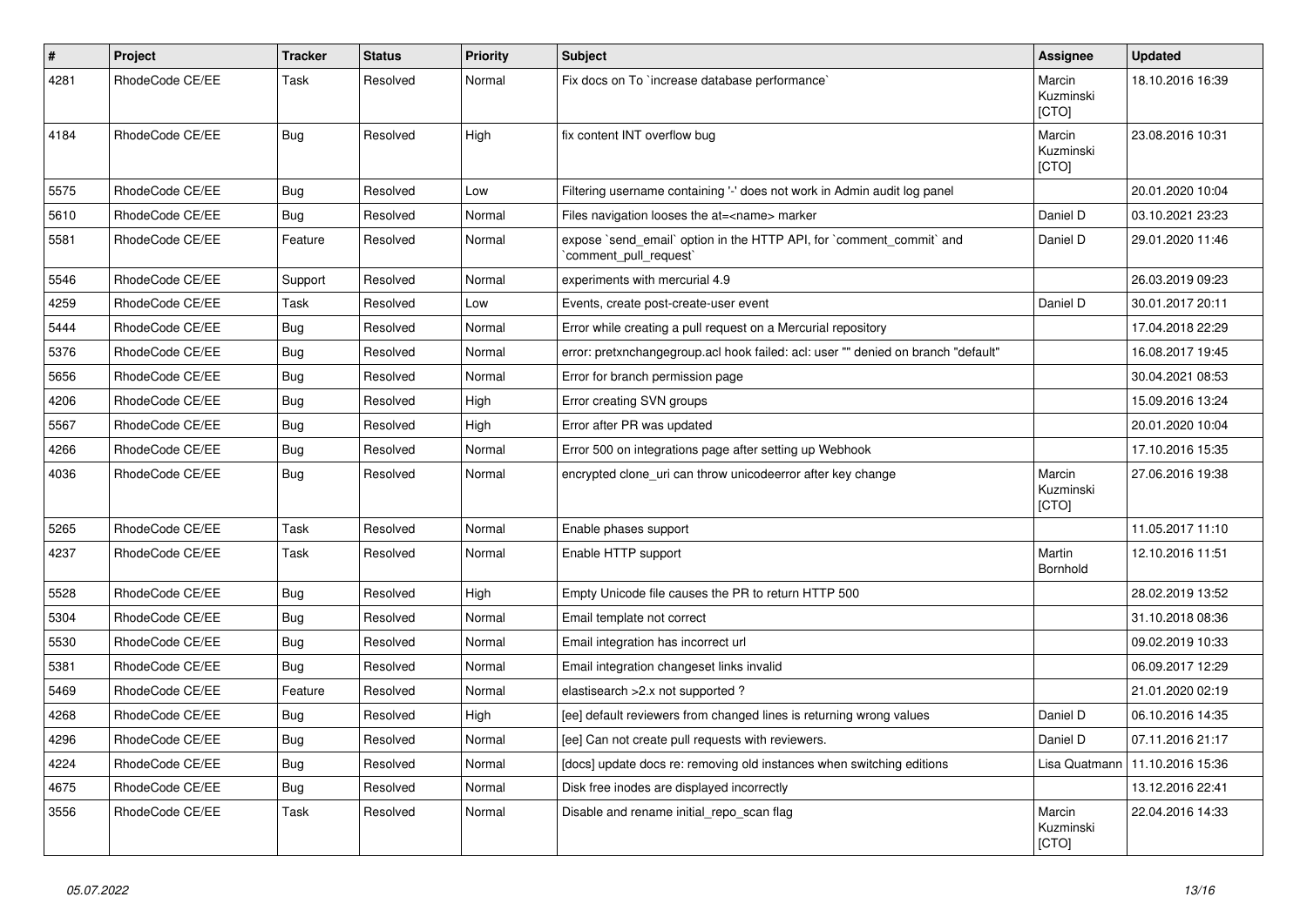| $\sharp$ | Project         | <b>Tracker</b> | <b>Status</b> | <b>Priority</b> | <b>Subject</b>                                                                                        | <b>Assignee</b>              | <b>Updated</b>   |
|----------|-----------------|----------------|---------------|-----------------|-------------------------------------------------------------------------------------------------------|------------------------------|------------------|
| 4311     | RhodeCode CE/EE | Task           | Resolved      | Normal          | Diffs feedback                                                                                        | Daniel D                     | 26.11.2016 14:10 |
| 4183     | RhodeCode CE/EE | Feature        | Resolved      | Normal          | Different roles for PR reviewers                                                                      | Daniel D                     | 12.10.2020 23:13 |
| 2744     | RhodeCode CE/EE | Task           | Resolved      | Normal          | Deprecating Internet Explorer                                                                         |                              | 06.07.2016 12:04 |
| 4238     | RhodeCode CE/EE | Task           | Resolved      | Normal          | default reviewers updates                                                                             | Daniel D                     | 06.10.2016 14:26 |
| 5601     | RhodeCode CE/EE | Feature        | Resolved      | Normal          | Default navigation should be by branch name not commit id                                             |                              | 04.06.2020 23:51 |
| 4155     | RhodeCode CE/EE | Bug            | Resolved      | Low             | Date of Last Change is not displayed correctly                                                        | Marcin<br>Kuzminski<br>[CTO] | 21.01.2020 02:20 |
| 5594     | RhodeCode CE/EE | Bug            | Resolved      | Normal          | Credentials in Repository Settings for Pull requests are exposed                                      |                              | 28.05.2020 20:25 |
| 5623     | RhodeCode CE/EE | Bug            | Resolved      | Normal          | Credentials for remote repository URL leaking in Repository Header                                    |                              | 22.07.2020 00:47 |
| 5602     | RhodeCode CE/EE | Feature        | Resolved      | Normal          | Copy full path only copies partial                                                                    | Daniel D                     | 30.03.2020 16:04 |
| 4245     | RhodeCode CE/EE | Task           | Resolved      | Normal          | Convert control command to use http mode by default                                                   | Marcin<br>Kuzminski<br>[CTO] | 14.10.2016 16:13 |
| 5557     | RhodeCode CE/EE | Bug            | Resolved      | Normal          | Consider removing slashes from the RSS feed names                                                     |                              | 31.10.2019 19:54 |
| 5558     | RhodeCode CE/EE | Bug            | Resolved      | Low             | Commit compare window covers text                                                                     |                              | 08.07.2019 18:12 |
| 5603     | RhodeCode CE/EE | Feature        | Resolved      | Normal          | Code search - highlight matching search terms                                                         |                              | 30.03.2020 11:16 |
| 1404     | RhodeCode CE/EE | <b>Bug</b>     | Resolved      | Normal          | clone of really huge git repo (4gb) causes pyro to explode                                            |                              | 07.02.2017 14:52 |
| 4140     | RhodeCode CE/EE | Task           | Resolved      | Normal          | Check middleware chain status, and Verify that special middleware is catching<br>exceptions correctly |                              | 23.08.2016 12:13 |
| 5560     | RhodeCode CE/EE | Bug            | Resolved      | High            | Check all permission API function to flush caches for auth_perms                                      |                              | 08.06.2021 23:56 |
| 5482     | RhodeCode CE/EE | <b>Bug</b>     | Resolved      | Normal          | Changing a repo's 'Remote pull uri' in its Settings fails with 'No repo type specified'               |                              | 31.10.2018 08:37 |
| 5461     | RhodeCode CE/EE | Bug            | Resolved      | Normal          | Changes to user group permissions via API are not audit logged                                        |                              | 30.08.2018 09:47 |
| 5490     | RhodeCode CE/EE | Bug            | Resolved      | Normal          | Changes to repo group permissions via API are not audit logged                                        |                              | 28.02.2019 13:52 |
| 5187     | RhodeCode CE/EE | Feature        | Resolved      | Normal          | changelog dynamic loading of commits                                                                  |                              | 12.06.2018 12:31 |
| 5609     | RhodeCode CE/EE | Support        | Resolved      | Normal          | Change git diff algorithm                                                                             |                              | 31.03.2020 22:08 |
| 3971     | RhodeCode CE/EE | Bug            | Resolved      | Normal          | [ce, vcs] Merge requests/Pull requests failing due to rebase problem                                  | Johannes<br>Bornhold         | 19.07.2016 15:54 |
| 4166     | RhodeCode CE/EE | Bug            | Resolved      | Urgent          | [ce] Rhodecode crashing after MySQL error                                                             |                              | 23.08.2016 23:35 |
| 4288     | RhodeCode CE/EE | Task           | Resolved      | Normal          | [ce, ee] unify controllers that use diffs                                                             | Daniel D                     | 02.08.2017 11:41 |
| 3950     | RhodeCode CE/EE | <b>Bug</b>     | Resolved      | Normal          | [ce, ee] trying to merge pr against a deleted branch/bookmark breaks the pr page                      | Martin<br>Bornhold           | 27.10.2016 16:12 |
| 4192     | RhodeCode CE/EE | Feature        | Resolved      | Normal          | [ce, ee] slack/hipchat integrations group commits by branch pushed                                    |                              | 09.09.2016 19:01 |
| 4121     | RhodeCode CE/EE | <b>Bug</b>     | Resolved      | Normal          | [ce, ee] server announcement has extra margin                                                         | Lisa Quatmann                | 26.09.2016 14:00 |
| 4225     | RhodeCode CE/EE | Feature        | Resolved      | Normal          | [ce, ee] repo group integrations cascade to child repo groups                                         | Daniel D                     | 14.09.2016 11:12 |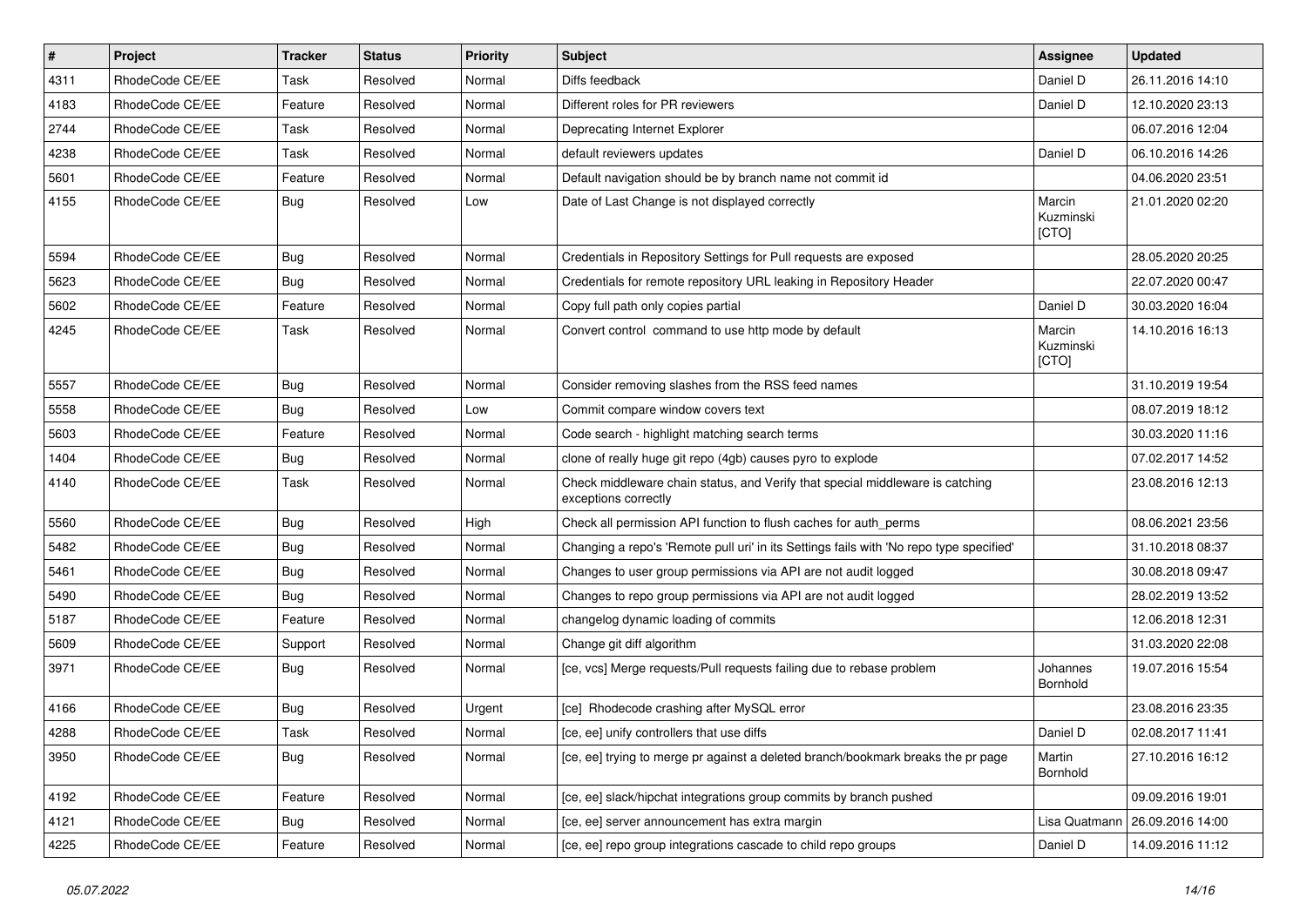| $\vert$ # | Project         | <b>Tracker</b> | <b>Status</b> | <b>Priority</b> | <b>Subject</b>                                                                                                       | Assignee                            | <b>Updated</b>   |
|-----------|-----------------|----------------|---------------|-----------------|----------------------------------------------------------------------------------------------------------------------|-------------------------------------|------------------|
| 4175      | RhodeCode CE/EE | Feature        | Resolved      | Normal          | [ce, ee] repo group integrations                                                                                     | Daniel D                            | 16.08.2016 20:00 |
| 4091      | RhodeCode CE/EE | Bug            | Resolved      | Normal          | [ce, ee] Redmine integration blocks for 30 seconds if redmine server not available                                   | Daniel D                            | 15.07.2016 12:26 |
| 4173      | RhodeCode CE/EE | Bug            | Resolved      | Urgent          | [ce, ee] mysql recycle pool timeout not working                                                                      | Daniel D                            | 16.08.2016 22:02 |
| 4267      | RhodeCode CE/EE | Feature        | Resolved      | Normal          | [ce, ee] jira tracker integration wildcard project key support                                                       | Daniel D                            | 10.10.2016 20:13 |
| 4211      | RhodeCode CE/EE | Feature        | Resolved      | Normal          | [ce, ee] increase webhook flexibility                                                                                | Marcin<br>Kuzminski<br><b>[CTO]</b> | 20.06.2022 10:55 |
| 4219      | RhodeCode CE/EE | Feature        | Resolved      | Normal          | [ce, ee] Add mandatory reviewers for pull requests                                                                   | Marcin<br>Kuzminski<br><b>[CTO]</b> | 20.06.2017 15:23 |
| 3239      | RhodeCode CE/EE | Task           | Resolved      | Normal          | Catch all route for repo page or repo group page is always executing checks for<br>every page                        |                                     | 21.04.2016 11:30 |
| 5605      | RhodeCode CE/EE | Bug            | Resolved      | Normal          | Cannot set subversion compatibility to 1.10                                                                          |                                     | 30.03.2020 17:27 |
| 5516      | RhodeCode CE/EE | Support        | Resolved      | High            | Cannot log into RhodeCode                                                                                            | Thierry<br>Wynsdau                  | 28.05.2020 20:28 |
| 4283      | RhodeCode CE/EE | Task           | Resolved      | Normal          | bump whoosh to 2.7.4 release                                                                                         |                                     | 13.12.2016 21:08 |
| 5184      | RhodeCode CE/EE | Task           | Resolved      | Normal          | bump pyramid to 1.7.X                                                                                                |                                     | 06.02.2017 21:50 |
| 4666      | RhodeCode CE/EE | <b>Task</b>    | Resolved      | Normal          | Bump git and mercurial to latest versions                                                                            |                                     | 02.12.2016 19:01 |
| 4271      | RhodeCode CE/EE | Bug            | Resolved      | Normal          | Browsing new repository groups via SVN issue                                                                         | Martin<br>Bornhold                  | 19.10.2016 11:11 |
| 5587      | RhodeCode CE/EE | Bug            | Resolved      | Normal          | Broken metatags in 4.18.1                                                                                            | <b>Marcin Lulek</b>                 | 29.01.2020 11:46 |
| 4044      | RhodeCode CE/EE | Feature        | Resolved      | Normal          | Branch permissions                                                                                                   |                                     | 30.08.2018 09:48 |
| 5321      | RhodeCode CE/EE | Feature        | Resolved      | Normal          | Audit logs                                                                                                           |                                     | 21.06.2017 12:49 |
| 5201      | RhodeCode CE/EE | <b>Task</b>    | Resolved      | Normal          | API: implement describe-methods                                                                                      |                                     | 13.02.2017 15:57 |
| 4677      | RhodeCode CE/EE | Support        | Resolved      | High            | API get repo refs not working?                                                                                       |                                     | 19.12.2016 11:46 |
| 4269      | RhodeCode CE/EE | Support        | Resolved      | Normal          | Allow flash messages to be permanently surpressed                                                                    | <b>Marcin Lulek</b>                 | 14.10.2016 12:46 |
| 4278      | RhodeCode CE/EE | Bug            | Resolved      | Normal          | [admin] Clicking the save button in admin -> settings -> issue tracker leads to<br>exception if no patterns entered. | Daniel D                            | 18.10.2016 13:38 |
| 5225      | RhodeCode CE/EE | Task           | Resolved      | Normal          | add tag of author/contribitor to comments                                                                            |                                     | 11.05.2017 11:10 |
| 5229      | RhodeCode CE/EE | Task           | Resolved      | Normal          | add support for https://clipboardjs.com/                                                                             |                                     | 21.01.2020 02:19 |
| 3999      | RhodeCode CE/EE | Feature        | Resolved      | Normal          | Add `send account information` to user creation page                                                                 |                                     | 28.06.2016 15:22 |
| 5537      | RhodeCode CE/EE | Task           | Resolved      | Normal          | Add owner to create pull request API                                                                                 |                                     | 28.02.2019 13:52 |
| 4282      | RhodeCode CE/EE | Task           | Resolved      | Normal          | Add inode limit together with disk usage                                                                             | Marcin<br>Kuzminski<br>[CTO]        | 19.10.2016 12:18 |